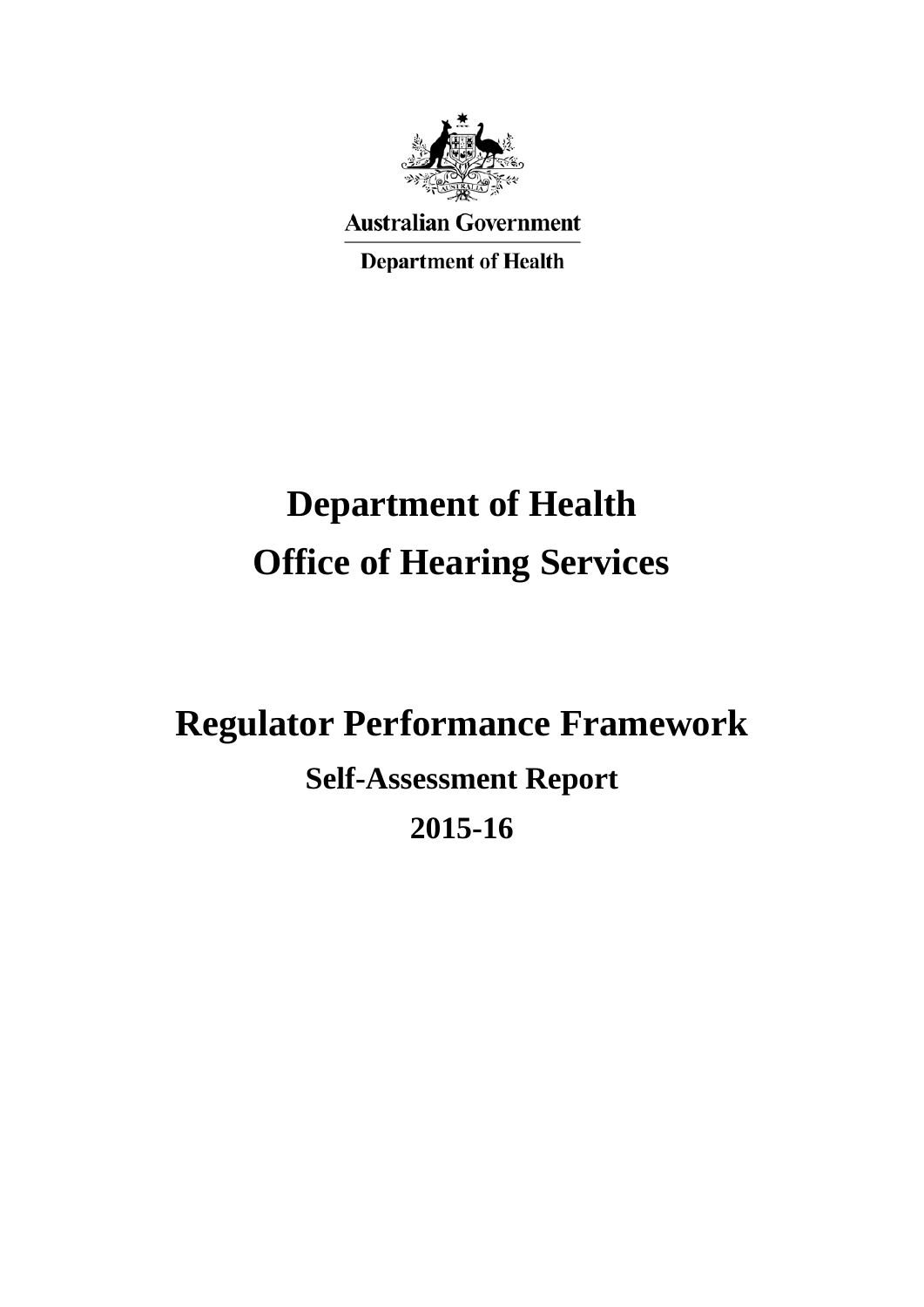| $\mathbf{1}$   |       |                                                                                       |  |
|----------------|-------|---------------------------------------------------------------------------------------|--|
|                | 1.1   |                                                                                       |  |
|                | 1.2   |                                                                                       |  |
|                | 1.3   |                                                                                       |  |
| $\overline{2}$ |       |                                                                                       |  |
|                | 2.1   | KPI 1 - Regulators do not unnecessarily impede the efficient operation of             |  |
|                | 2.1.1 |                                                                                       |  |
|                | 2.1.2 |                                                                                       |  |
|                | 2.1.3 | Case Study 1: Development of a proposed Service Delivery Framework for                |  |
|                | 2.1.4 |                                                                                       |  |
|                | 2.1.5 |                                                                                       |  |
|                | 2.1.6 |                                                                                       |  |
|                | 2.2   | KPI $2$ – Communication with regulated entities is clear, targeted, and effective. 12 |  |
|                | 2.2.1 |                                                                                       |  |
|                | 2.2.2 |                                                                                       |  |
|                | 2.2.3 |                                                                                       |  |
|                | 2.2.4 | Participant responses to survey questions about their experiences in the HSO          |  |
|                | 2.2.5 | Participant ratings of their experiences in the HSO Portal sessions15                 |  |
|                | 2.2.6 |                                                                                       |  |
|                | 2.2.7 |                                                                                       |  |
|                | 2.3   | KPI $3$ – Actions undertaken by regulators are proportionate to the regulatory risk   |  |
|                | 2.3.1 |                                                                                       |  |
|                | 2.3.2 |                                                                                       |  |
|                | 2.3.3 |                                                                                       |  |
|                | 2.3.4 |                                                                                       |  |
|                | 2.3.5 |                                                                                       |  |
|                | 2.3.6 |                                                                                       |  |
|                | 2.4   | KPI 4 – Compliance and monitoring approaches are streamlined and co-ordinated         |  |
|                | 2.4.1 |                                                                                       |  |
|                | 2.4.2 |                                                                                       |  |
|                | 2.4.3 |                                                                                       |  |
|                | 2.4.4 |                                                                                       |  |
|                | 2.4.5 |                                                                                       |  |
|                | 2.4.6 |                                                                                       |  |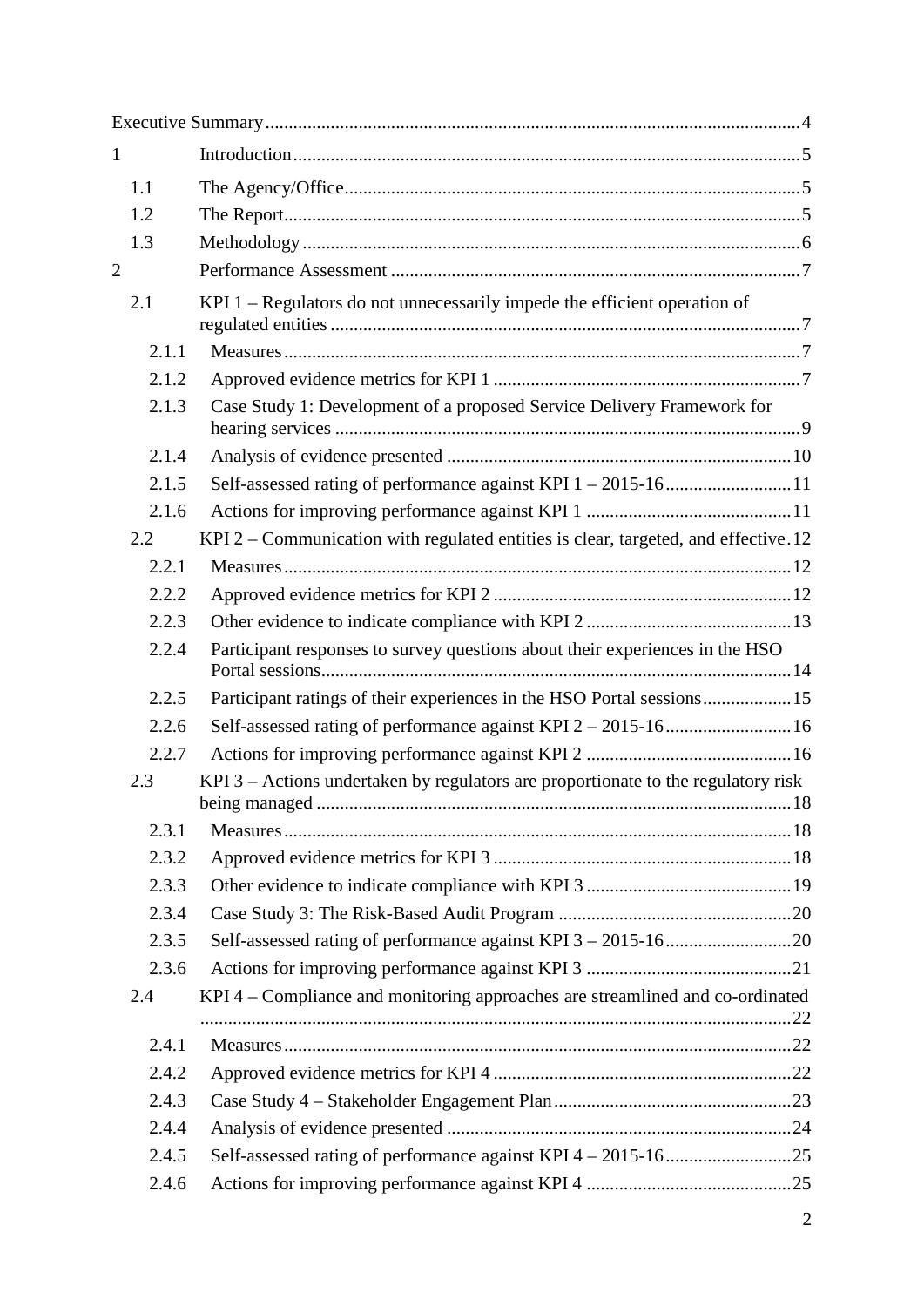| 2.5   | $KPI$ 5 – Regulators are open and transparent in their dealings with regulated |  |
|-------|--------------------------------------------------------------------------------|--|
|       |                                                                                |  |
| 2.5.1 |                                                                                |  |
| 2.5.2 |                                                                                |  |
| 2.5.3 |                                                                                |  |
| 2.5.4 |                                                                                |  |
| 2.5.5 |                                                                                |  |
| 2.6   | KPI $6$ – Regulators actively contribute to the continuous improvement of      |  |
|       |                                                                                |  |
| 2.6.1 |                                                                                |  |
| 2.6.2 |                                                                                |  |
| 2.6.3 | Case Study 6: Development of the NDIS Transition Plan 30                       |  |
| 2.6.4 |                                                                                |  |
| 2.6.5 |                                                                                |  |
| 2.6.6 |                                                                                |  |
| 3     |                                                                                |  |
| 3.1   |                                                                                |  |
| 3.2   | Overall self-assessed rating of performance against all KPIs – 2015-16 33      |  |
| 3.3   |                                                                                |  |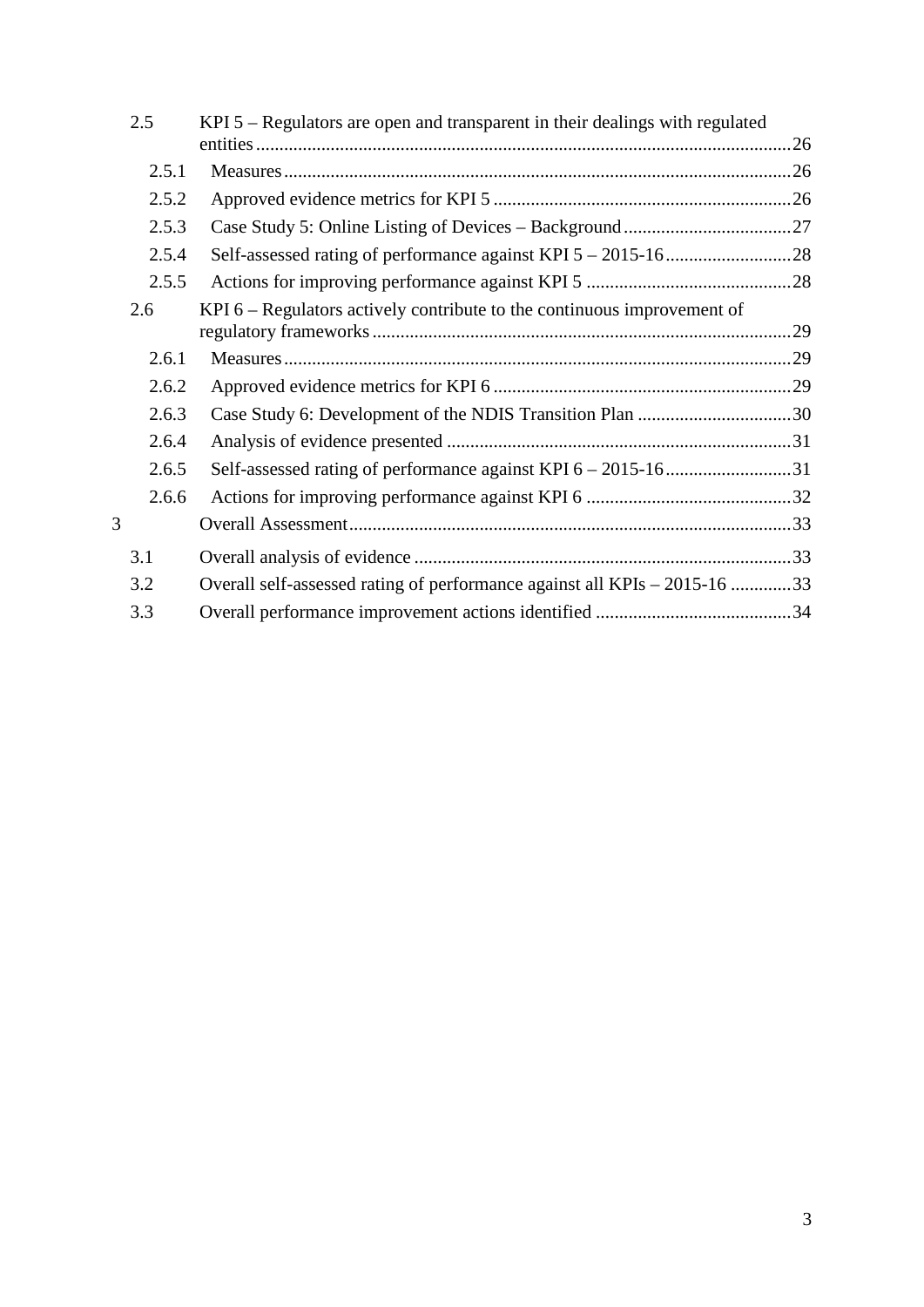## <span id="page-3-0"></span>**Executive Summary**

The Australian Government released the [Regulator Performance Framework](https://www.cuttingredtape.gov.au/resources/rpf) (the Framework) as part of the [2014 Spring Repeal Day.](https://www.cuttingredtape.gov.au/repeal-day/2014-spring-repeal-day) The Framework reflects the commitment of Government to reduce the cost of unnecessary or inefficient regulation imposed on individuals, business, and community organisations by at least \$1 billion a year.

The Framework was developed following consultation with a range of stakeholders and consists of six outcomes-based key performance indicators (KPI) covering reducing regulatory burden, communications, risk-based and proportionate approaches, efficient and coordinated monitoring, transparency, and continuous improvement.

The Office of Hearing Services (OHS), as a Commonwealth regulator that administers, monitors, and enforces regulation related to the Australian Government Hearing Services Program (the program), is required to implement the Framework.

Application of the Framework commenced from 1 July 2015, and the first assessment period is 2015-16. During this period, OHS has continued to actively seek and implement activities that reduce regulatory burden on hearing service providers (service providers) and, to a lesser extent, manufacturers. Important work in this space has included the release of further Hearing Services Online (HSO) packages, whereby most paper-based [manual claim](http://hearingservices.gov.au/wps/portal/hso/site/prof/claiming/manualclaimslanding/submitting_manual_claim_factsheet/!ut/p/a1/lVHLTsMwEPwVOORoedM8ewxIRW1pq4KgSS6R7TqJIbGj2gX173ECiAs01AdLux7P7OzgHKc4l-RNVMQIJUnT13lYLLdB6M5hsoyfNzNIkvXT_WLmT-DOxzuc45xJ05kaZ7VWV0xJw6VxoDvSRjAHatVye3NyELIquoMqudYDu3aANUS0tu9AS-SRNEOtGyL3Q1MfaSuM6T9-vhcDoCgJM7rm3PTqHRN7nAWc7ks_ChDExEO-X4aIuq6LKGVRwCGaAmfWTmbtwB8ngX-5PQOB4AtwRiKzM0Q_DBvwAki2MI3mm9DtRR4vNDVC6F5MuBhbg13j5LC6XVWWlpgaCVkqnH5nidNfssTpeJa7G5x7Sj28VLhr29g7oddyvUaExqd3vr3-AKMbdcM!/dl5/d5/L2dBISEvZ0FBIS9nQSEh/) functions have been automated, and qualified practitioner details can be maintained online, creating significant efficiencies for service providers.

In addition, OHS has undertaken a range of activities to involve and support the hearing sector to begin to prepare for changes associated with introduction of the National Disability Insurance Scheme (NDIS). Hearing sector stakeholders have had a critical role informing 11 work packages that will support the transition of eligible program clients to the NDIS, for its full role out in 2019-20.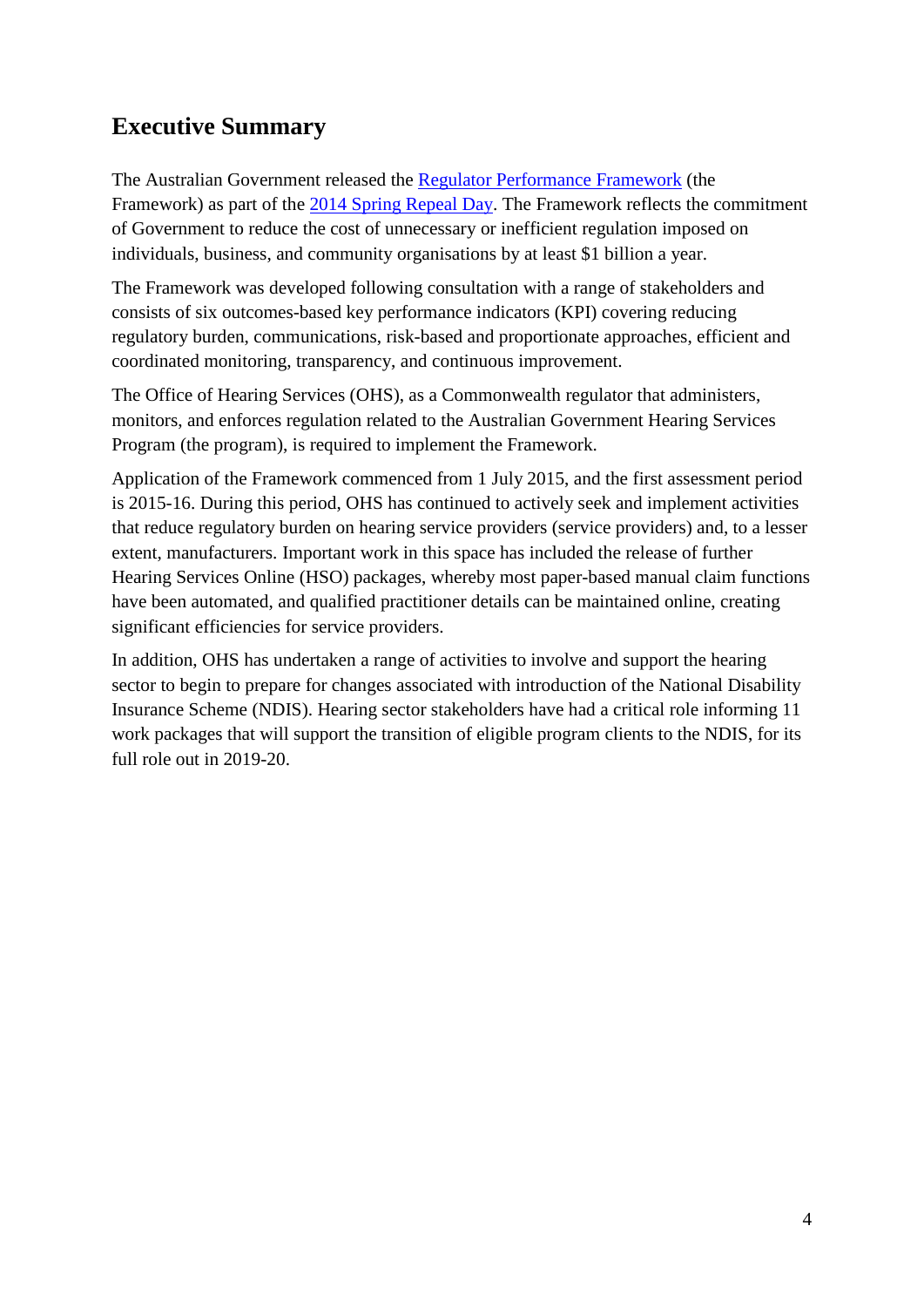## <span id="page-4-0"></span>**1 Introduction**

## <span id="page-4-1"></span>**1.1 The Agency/Office**

OHS is part of the Australian Government Department of Health, and is responsible for regulating and contracting service providers and for achieving Outcome 4.2 in the Health Portfolio Budget Statements (PBS):

*Reducing the incidence and consequence of avoidable hearing loss in the Australian community through research and providing access to high quality hearing services and devices.*

OHS administers the *Hearing Services Administration Act 1997* (the Act), five other pieces of legislation, and numerous quasi legislative instruments, to ensure hearing services provided and hearing devices fitted under the program meet acceptable standards of quality, safety, and efficacy.

The program supports pensioners, veterans and serving personnel, children and young people, Aboriginal and Torres Strait Islander clients, and those with complex hearing problems to access hearing assessments, rehabilitation, and hearing devices, via a network of private and public service providers.

OHS uses risk based auditing to ensure program clients are receiving appropriate services and that service providers are complying with program requirements. OHS investigates complaints it receives to determine any necessary regulatory action.

## <span id="page-4-2"></span>**1.2 The Report**

The Australian Government has developed the Framework to measure the performance of regulators. The Framework comprises six outcomes-based KPIs to articulate the Government's expectations of regulator performance:

- 1. Regulators do not unnecessarily impede the efficient operation of regulated entities;
- 2. Communication with regulated entities is clear, targeted, and effective;
- 3. Actions undertaken by regulators are proportionate to the regulatory risk being managed;
- 4. Compliance and monitoring approaches are streamlined and coordinated;
- 5. Regulators are open and transparent in their dealings with regulated entities; and
- 6. Regulators actively contribute to the continuous improvement of regulatory frameworks.

These KPIs are supported by measures of good regulatory performance to assist regulators in assessing their achievement of the KPIs.

Under each KPI, there are a series of measures of good regulatory performance, and against these, OHS has developed tailored measures against which it has reported and provided evidence in this self-assessment. The KPIs, measures of good performance, and OHS tailored measures are referred to as the ['metrics'](http://www.hearingservices.gov.au/wps/wcm/connect/hso/0468a4f2-1587-404d-8de7-bfc3695c0f97/Regulator+Performance+Framework+Performance+Metrics.pdf?MOD=AJPERES&CONVERT_TO=url&CACHEID=0468a4f2-1587-404d-8de7-bfc3695c0f97). The metrics were approved by Senator the Hon Minister Fiona Nash, the then Assistant Minister for Health in July 2015.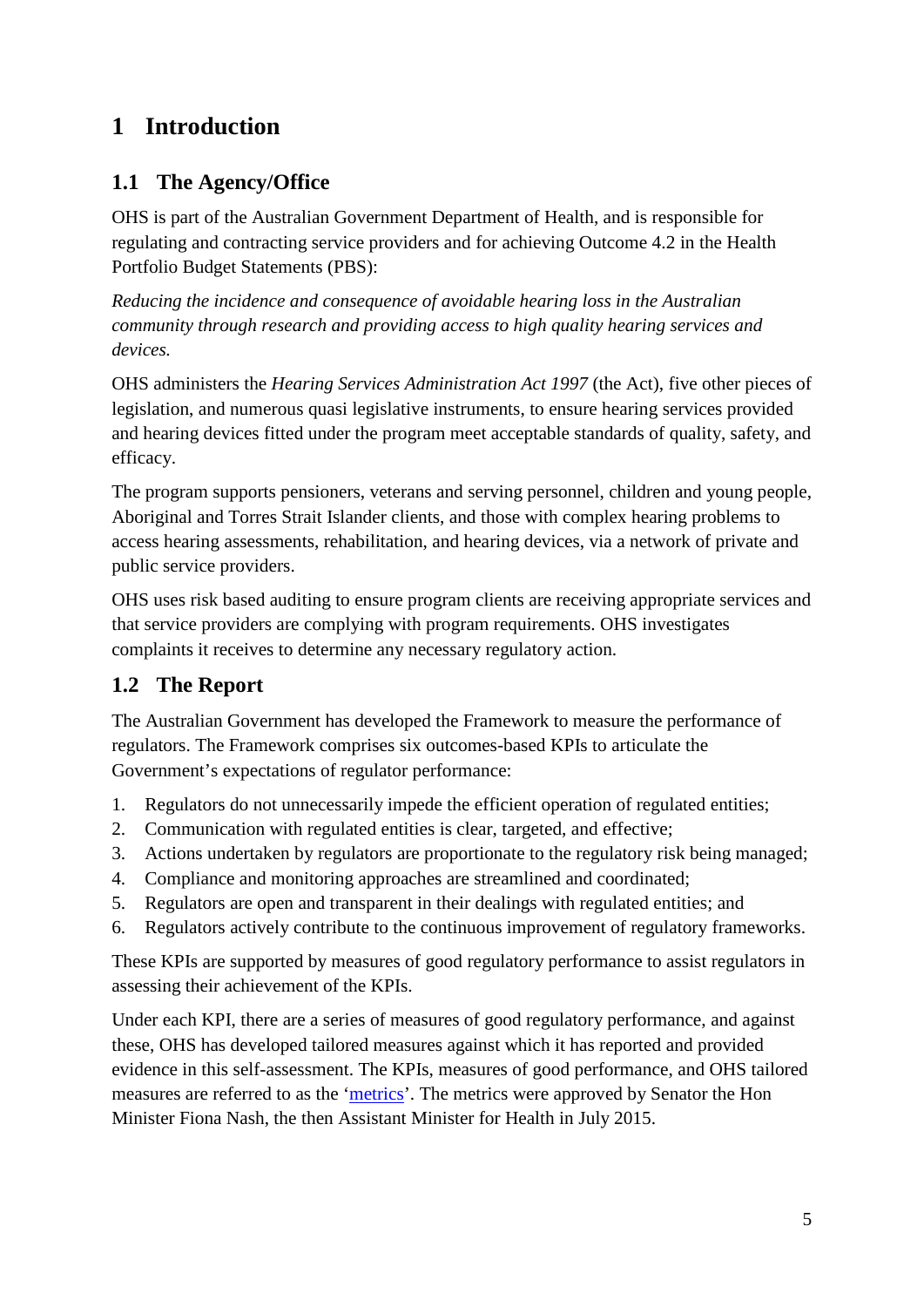The Service Provider Consultative Group (SPCG) and the Hearing Care Industry Association (HCIA) will review and validate results of the 2015-16 OHS self-assessment against the metrics. The SPCG represents service providers under the program, while the HCIA represents six large hearing healthcare providers in Australia, three of which are also manufacturers of hearing devices.

## <span id="page-5-0"></span>**1.3 Methodology**

The evidence presented and referred to in this report has been collected from interviews and consultations with OHS staff, from the OHS website, and engagement activities with external stakeholders. In undertaking our analysis of this evidence, OHS has endeavored to reflect in this self-assessment a variety of approaches and activities that have supported implementation of the metrics throughout 2015-16.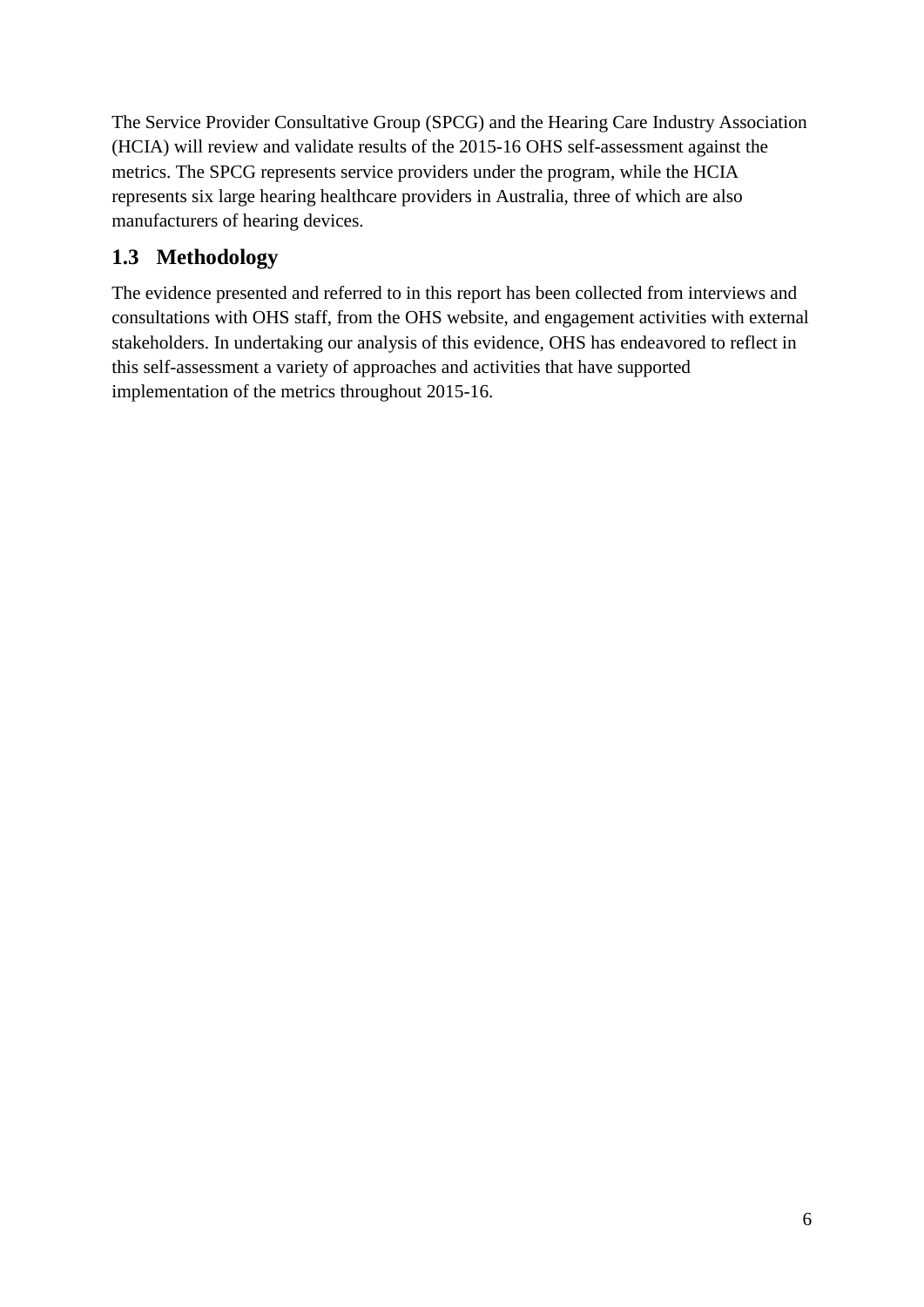## **2 Performance Assessment**

## **2.1 KPI 1 – Regulators do not unnecessarily impede the efficient operation of regulated entities**

#### **2.1.1 Measures**

- 1. Regulators demonstrate an understanding of the operating environment of the industry or organisation, or the circumstances of individuals, and the current and emerging issues that affect the sector.
- 2. Regulators take actions to minimise the potential for unintended negative impacts of regulatory activities on regulated entities or affected supplier industries and supply chains.
- 3. Regulators implement continuous improvement strategies to reduce the cost of compliance for those they regulate.

#### **2.1.2 Approved evidence metrics for KPI 1**

<span id="page-6-3"></span><span id="page-6-2"></span><span id="page-6-1"></span><span id="page-6-0"></span>

| <b>Indicator</b>                                  | <b>Evidence</b>                                                                         |
|---------------------------------------------------|-----------------------------------------------------------------------------------------|
| • OHS initiates and participates in stakeholder   | OHS consulted with stakeholders on a range of matters including National Disability     |
| meetings, events, industry conferences, and       | Insurance Scheme (NDIS) transition planning; development of the <i>Hearing Services</i> |
| working groups.                                   | <b>NDIS Transition Plan; development of a potential Service Delivery Framework for</b>  |
| • OHS employs audiologists who maintain           | hearing services; and on updates to and supporting user materials for the Hearing       |
| industry involvement, to inform understanding     | <b>Services Online</b> (HSO) portal.                                                    |
| of the operating environment, the circumstances   | OHS ceased the requirement that service providers must list all provisional             |
| of individuals, and current and emerging sector   | practitioners with OHS.                                                                 |
| issues.                                           | OHS has employed up to four audiologists in 2015-16 who have maintained their           |
| • OHS undertakes environmental scanning,          | qualifications by participating in continuing professional education development        |
| including reviews of relevant literature reports. | activities.                                                                             |
|                                                   |                                                                                         |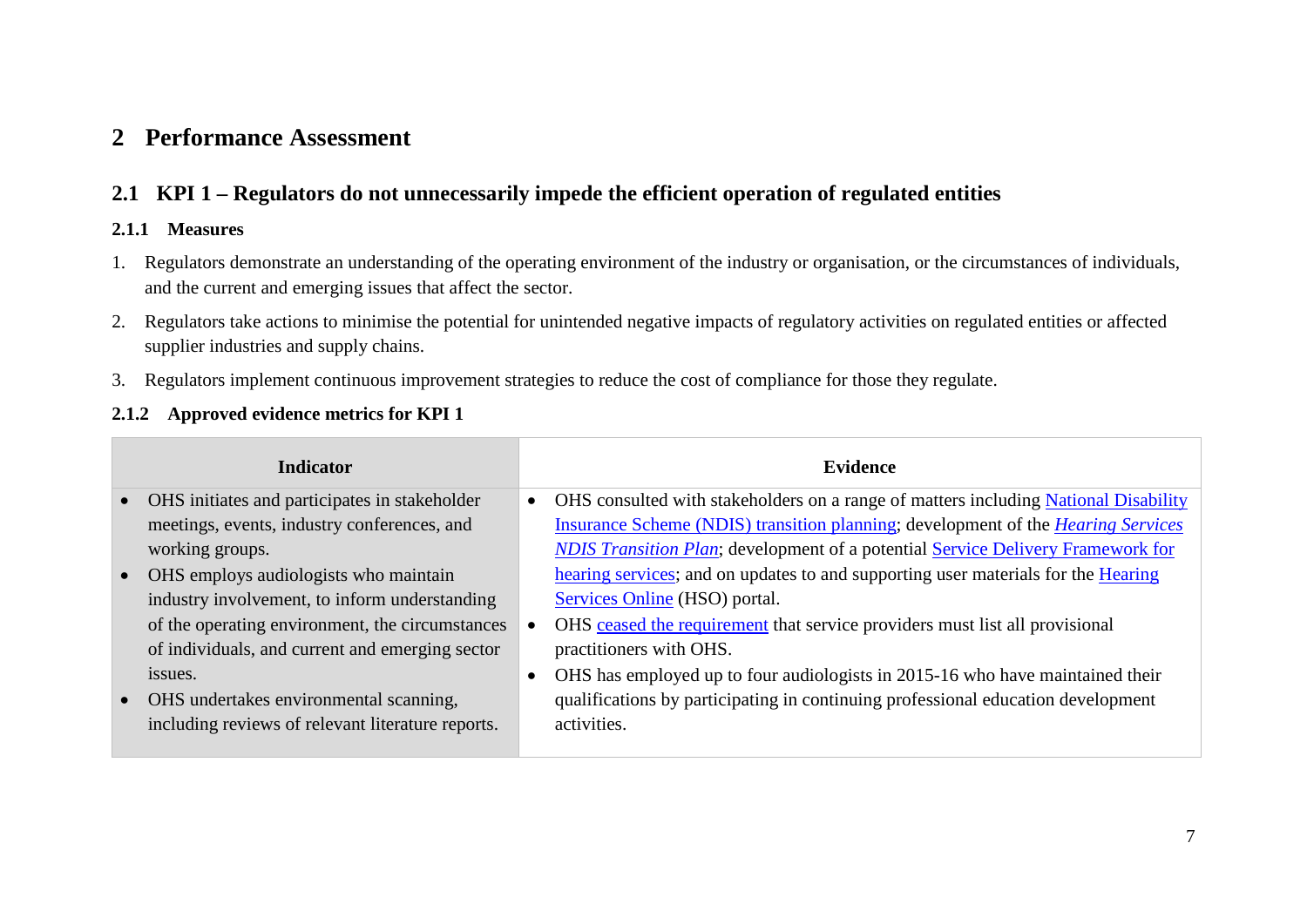| <b>Indicator</b>                                                                                                                                                       | <b>Evidence</b>                                                                                                                                                                                                                                                                                                                                                                                                                                                                                                                                                                                                                                                                                                                      |
|------------------------------------------------------------------------------------------------------------------------------------------------------------------------|--------------------------------------------------------------------------------------------------------------------------------------------------------------------------------------------------------------------------------------------------------------------------------------------------------------------------------------------------------------------------------------------------------------------------------------------------------------------------------------------------------------------------------------------------------------------------------------------------------------------------------------------------------------------------------------------------------------------------------------|
|                                                                                                                                                                        | OHS audiologists and other staff attended and participated in the 2016 Audiology<br>$\bullet$<br>Australia National Conference - Hearing for Life.<br>OHS consults with the hearing sector and reviews and utilises research and other<br>$\bullet$<br>literature to provide input to policy development and program improvements,<br>including contributing to professional magazines and other sources of information<br>for the public on current issues such as NDIS transition, button batteries, and the<br>differences and utilisation benefits of partially funded devices in comparison with<br>fully funded devices.                                                                                                       |
| Feedback mechanisms provide opportunities for<br>$\bullet$<br>stakeholders to comment on proposed program<br>changes, to minimise potential for unintended<br>impacts. | OHS consults on proposed program changes through regular meetings with the<br>SPCG, professional associations, the consultations page on<br>the <b>hearingservices</b> gov. au website, meetings and communications with targeted<br>stakeholders on specific issues, and provides a Feedback link on the website, and an<br>online enquiry and feedback Form.<br>Service providers, manufacturers and related organisations such as the HCIA are<br>$\bullet$<br>encouraged to express their concerns or comment on relevant program changes to<br>ensure OHS fully understands the implications.<br>Feedback is collected from service providers through the annual audit self-<br>assessment process and after closure of audits. |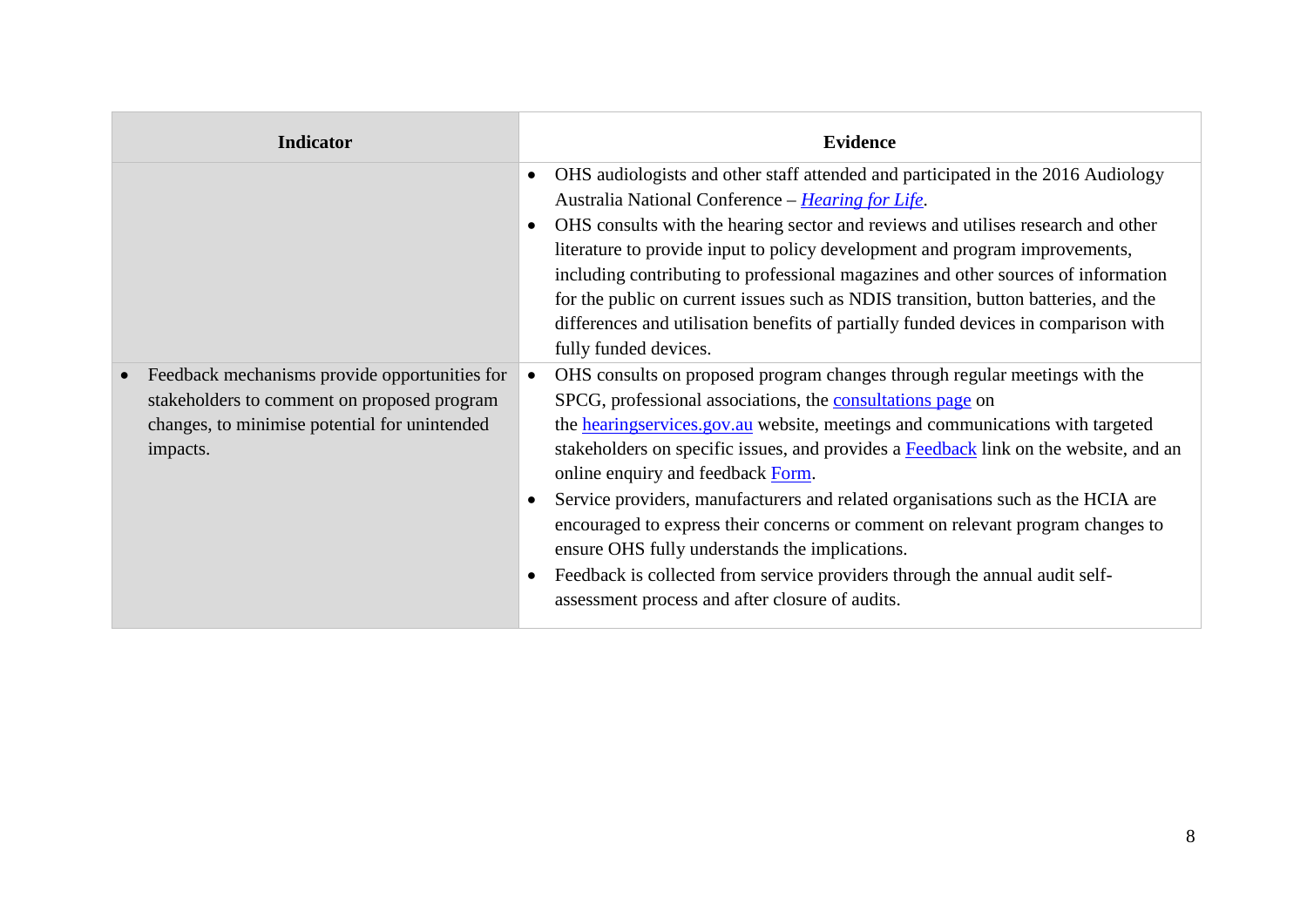|           | <b>Indicator</b>                               | <b>Evidence</b>                                                                    |
|-----------|------------------------------------------------|------------------------------------------------------------------------------------|
| $\bullet$ | Within legislative constraints, OHS implements | Most paper-based manual claim functions have been automated through the HSO        |
|           | continuous business improvements to reduce     | portal, creating efficiencies for service providers.                               |
|           | compliance costs for industry.                 | OHS introduced an <b>Electronic Signatures Policy</b> enabling contracts and other |
| $\bullet$ | The Office is implementing the Australian      | documents with signatures to be accepted electronically, providing time and        |
|           | Government Digital Transition Policy.          | paper/postage costs efficiencies for service providers and manufacturers.          |
|           |                                                | HSO Phase three (3) has been implemented in accordance with the Australian         |
|           |                                                | Government Digital Transition Policy.                                              |

### **2.1.3 Case Study 1: Development of a proposed Service Delivery Framework for hearing services**

Full roll out of the NDIS will occur on 1 July 2019. In order to support community assurance of the ongoing delivery of hearing services and client outcomes under these new arrangements, and to support the hearing sector as a whole under a self-regulatory model, OHS has worked with the sector to develop a Service Delivery Framework (the Framework).

This work was progressed through the development of the Hearing Care Expert Reference Group (HCERG), consisting of representatives from the Professional Associations: Audiology Australia, the Australian College of Audiology, the Hearing Aid Audiometrists Society of Australia, and other stakeholder and consumer groups. The HCERG met four (4) times from October 2015 to April 2016. The aim of the HCERG was to develop standards and principles for service delivery to support both clinicians and businesses to provide high quality accessible services for all clients, regardless of funding arrangements. The documents were to align with the NDIS Quality and Safeguards principles.

<span id="page-8-0"></span>The Framework consists of two key documents, the National Practice Standards and the Quality Principles, which sit alongside clinical guidelines and other documents developed and governed by Professional Associations representing audiologists and audiometrists. They are underpinned by the training and skills obtained through education and practice in the field of audiology.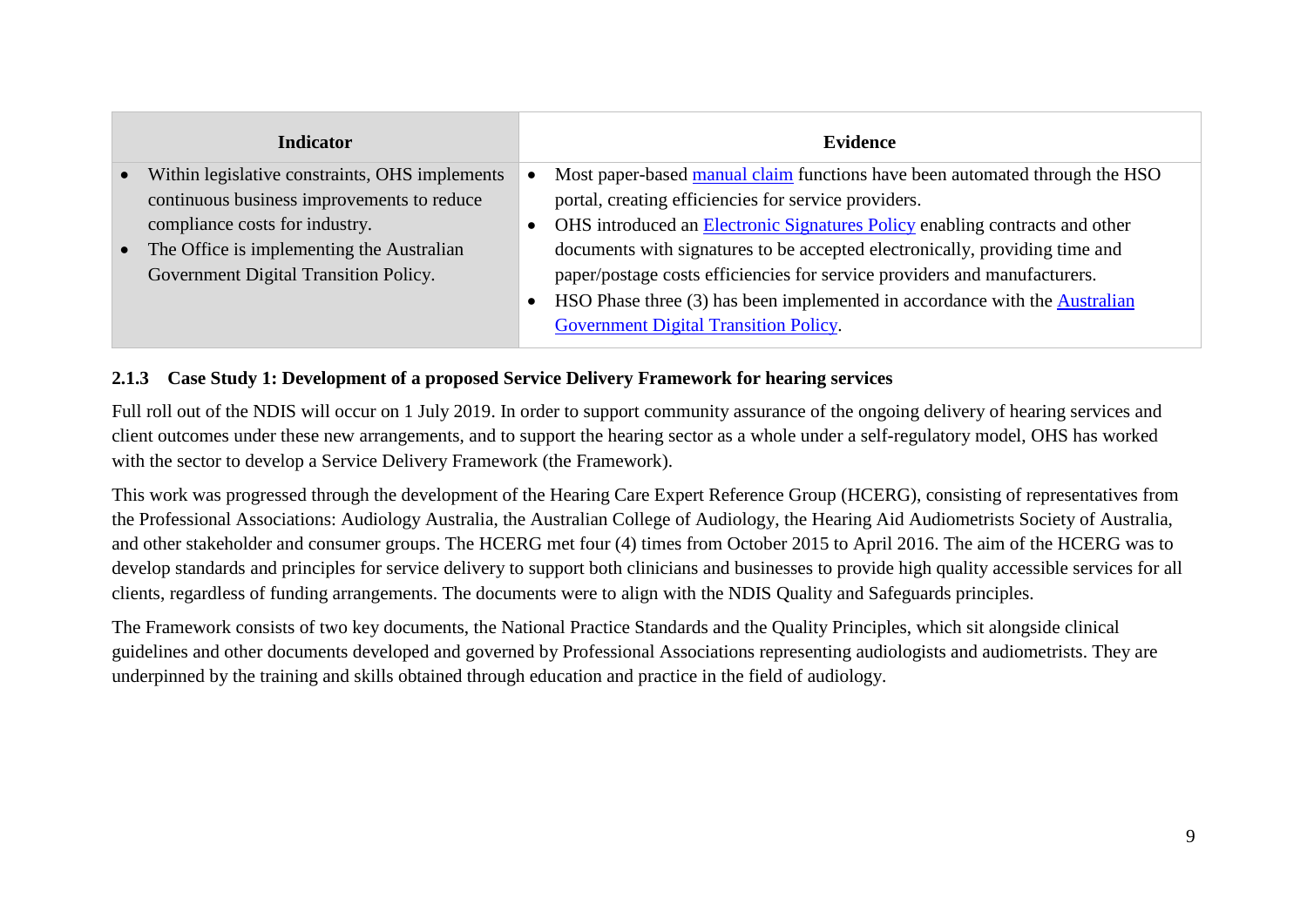Australian Healthcare Associates was engaged to provide services to support the work of this group, and to manage the public consultation process. Development of the two key documents of the Framework was completed in early 2016. The National Practice Standards and the Quality Principles were released for public consultation in May 2016. Feedback received from initial consultation in mid-2015 on the Framework and the Quality Principles was also considered as part of this process.

Planning for a regulation model, governance and implementation of the Framework is currently underway through an Implementation Planning Steering Group. Consultation with the sector and the broader community on the entire Framework package is expected to occur in early 2017.

#### **2.1.4 Analysis of evidence presented**

As detailed in the evidence provided above, the OHS has demonstrated that it has:

- initiated and participated in a number of stakeholder meetings, events, industry conferences, and working groups, including regular meetings with stakeholders such as: the SPCG; Australian Hearing; Professional Associations; the NDIS Governance Group; and other Australian Government agencies.
- employed audiologist staff for the entirety of 2015-16.
- undertaken environmental scanning, including reviews of relevant literature reports, and provided feedback mechanisms for stakeholders to comment on proposed program changes such as the Service Delivery Framework consultation in May 2016 (Case Study 1).
- <span id="page-9-0"></span>• implemented business improvement changes within legislative constraints to reduce compliance costs for industry, such as the automation of manual claims, and the move to accepting electronic signatures in accordance with the Australian Government Digital Transition Policy.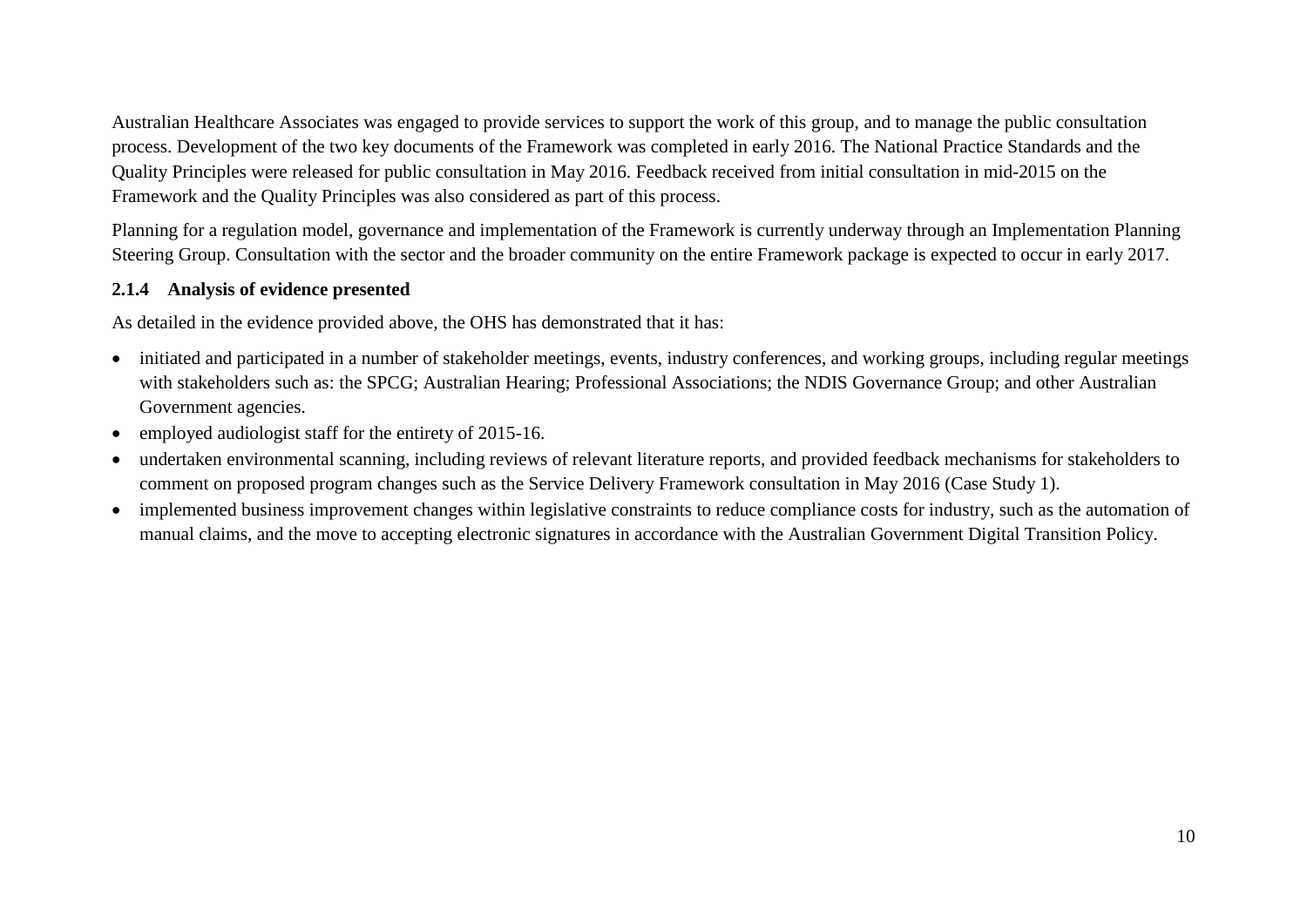#### **2.1.5 Self-assessed rating of performance against KPI 1 – 2015-16**

Information provided above provides evidence of very good performance against all agreed metrics under KPI 1, and hence, overall performance against KPI 1 is assessed as "Very Good".

| Excellent                                                    | <b>Very Good</b>                                                                                                                               | Good                                                      | Fair                                                    | Poor                                                           |
|--------------------------------------------------------------|------------------------------------------------------------------------------------------------------------------------------------------------|-----------------------------------------------------------|---------------------------------------------------------|----------------------------------------------------------------|
| Strong performance against all<br>the measures under the KPI | Strong performance against<br>majority of the measures under<br>the KPI and no evidence of<br>negative/poor performance<br>against any measure | Average performance against<br>the measures under the KPI | Poor performance against some<br>measures under the KPI | Poor performance against most<br>of the measures under the KPI |

#### **2.1.6 Actions for improving performance against KPI 1**

Comments on improvements provided during consultation May 2016, on the proposed Service Delivery Framework:

- Opinion was divided regarding the content and structure of the Service Delivery Framework documents. It was suggested that content and structure should be simplified and presented more clearly as part of the consultation process.
- <span id="page-10-1"></span><span id="page-10-0"></span>• Some stakeholders commented that the public consultation process on these documents was not adequate and required more time, including broader promotion of the documents. A longer consultation process, with particular consideration given to ensuring broader representation of all stakeholders, was suggested to support a more robust consultation.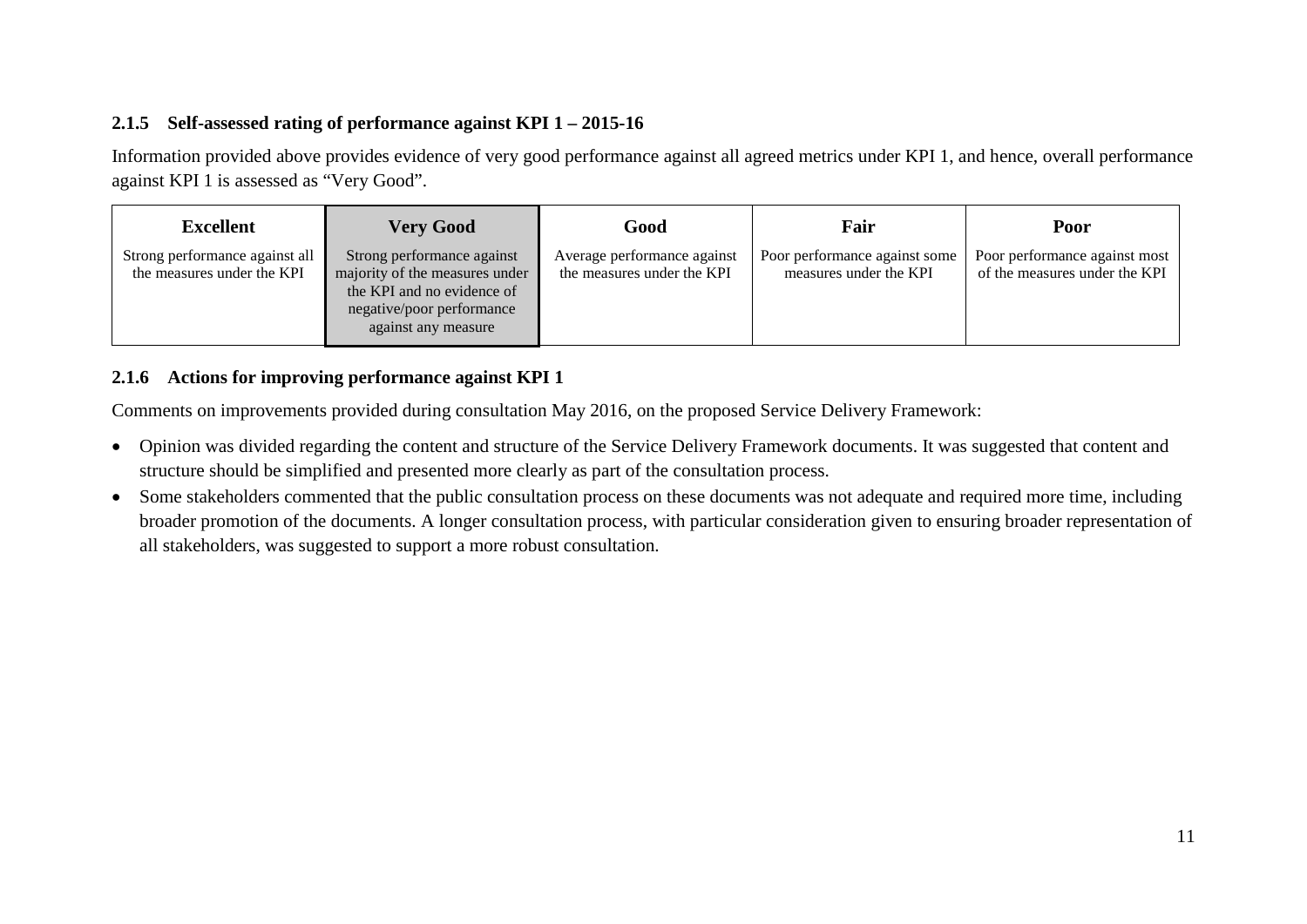## **2.2 KPI 2 – Communication with regulated entities is clear, targeted, and effective**

#### **2.2.1 Measures**

- 1. Regulators provide guidance and information that is up to date, clear, accessible, and concise through media appropriate to the target audience.
- 2. Regulators consider the impact on regulated entities and engage with industry groups and representatives of affected stakeholders before changing policies, practices, or service standards.
- 3. Regulators decisions and advice are provided in a timely manner, clearly articulating expectations, and the underlying reasons for decisions.
- 4. Regulators advice is consistent and supports predictable outcomes.

#### **2.2.2 Approved evidence metrics for KPI 2**

<span id="page-11-2"></span><span id="page-11-1"></span><span id="page-11-0"></span>

| <b>Indicator</b>                                                                                                             | <b>Evidence</b>                                                                                                                                                                                                                                                                                                                                                                                                                                                                                                         |
|------------------------------------------------------------------------------------------------------------------------------|-------------------------------------------------------------------------------------------------------------------------------------------------------------------------------------------------------------------------------------------------------------------------------------------------------------------------------------------------------------------------------------------------------------------------------------------------------------------------------------------------------------------------|
| Guidance and information is available on<br>the OHS website.<br>Policies and frameworks are available on<br>the OHS website. | The OHS website has been structured to include three homepage tabs with information<br>tailored to specific users: 'professionals', 'everyone', and 'about the program', which<br>improves navigation and access to information for these user groups.<br>The OHS website hosts policies, frameworks, and legislation, including the Audit and<br>Compliance Framework; Regulator Performance Framework; Service Delivery<br>Framework; Service Provider Contract; Deed of Standing Offer; and legislative instruments. |
| Consultation with affected stakeholders is<br>undertaken before processes are changed.                                       | Information sessions and workshops were held in Sydney, Brisbane, Melbourne, Perth, and<br>Adelaide on implications of the NDIS on hearing services, including possible potential<br>impacts on Australian Hearing.<br>Stakeholder registration to attend NDIS workshops occurred online and included the<br>opportunity for registrants to contribute ideas and raise concerns for consideration at the<br>workshops.                                                                                                  |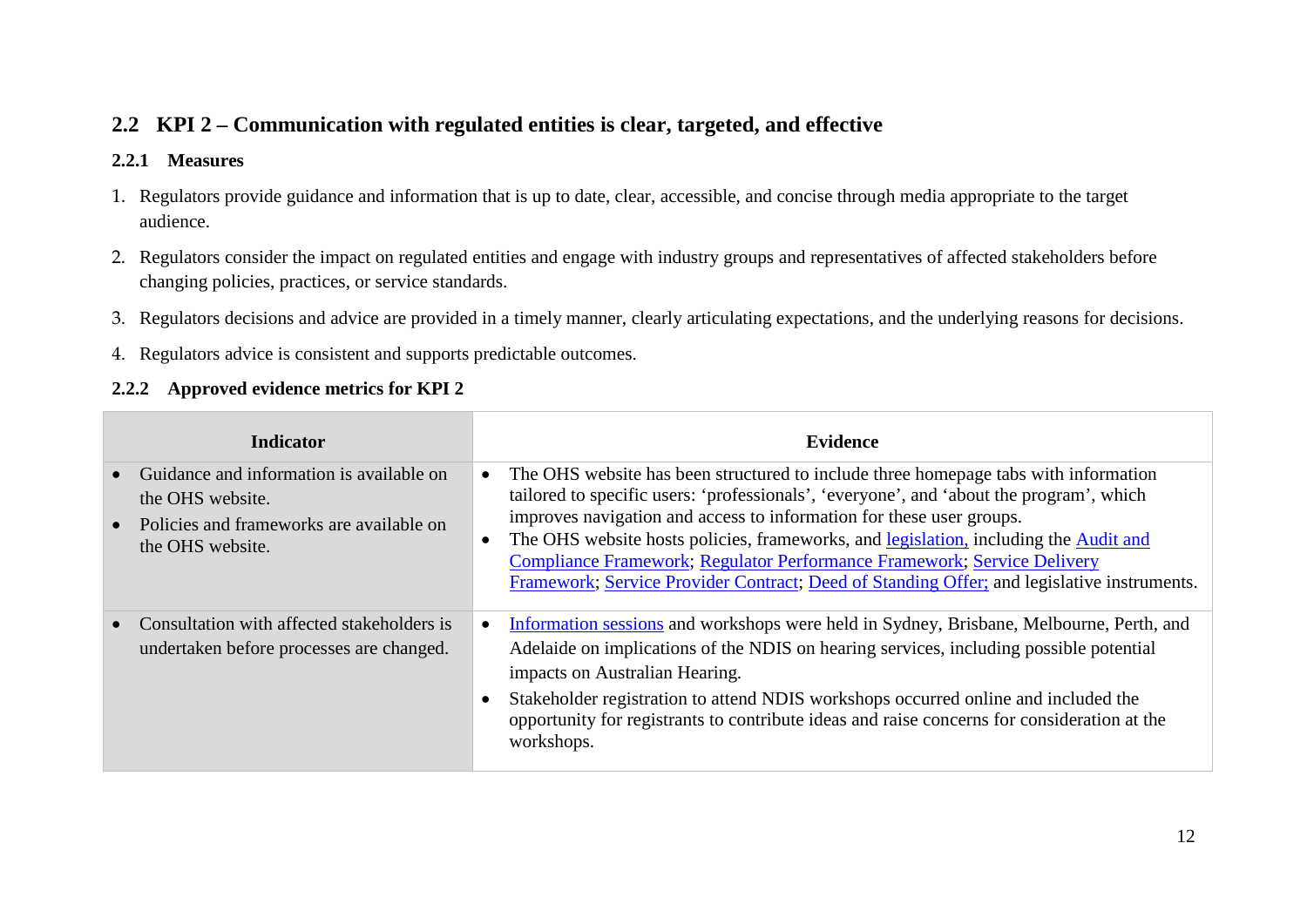| <b>Indicator</b>                                                                         | Evidence                                                                                                                                                                                                                                                                                                                                                                       |
|------------------------------------------------------------------------------------------|--------------------------------------------------------------------------------------------------------------------------------------------------------------------------------------------------------------------------------------------------------------------------------------------------------------------------------------------------------------------------------|
|                                                                                          | To support the NDIS information sessions and workshops, fact sheets, power point<br>presentations, and summary write ups of outcomes were published on the OHS website.<br>OHS consulted with the SPCG on the priorities of service providers in relation to<br>updates/new functions for the HSO portal; user testing; and updates to user guides and other<br>documentation. |
| Audit reports are processed in accordance<br>with the Audit and Compliance<br>Framework. | Audit reports are processed in accordance with current standard operating procedures<br>(SOPs) that support consistent implementation of the Audit and Compliance Framework.                                                                                                                                                                                                   |
| <b>Standard Operating Procedures are</b><br>documented for internal OHS processes.       | In 2015-16 SOPs were reviewed twice, updated as required, and subsequently<br>communicated to staff to maintain internal processes.                                                                                                                                                                                                                                            |

#### **2.2.3 Other evidence to indicate compliance with KPI 2**

The HSO Portal is a multi-year and multi-million dollar project within the Department of Health to support the program. The primary aim was the design and building of a new electronic web-based system which automates previously manual processes, for internal (staff) and external stakeholders (practitioners, business, clients) alike. In moving to an electronic system, OHS undertook consultation and engagement at each step of the process. This case study focusses on the most recent stakeholder engagement, which took the format of a travelling demonstration of functionality associated with the final portal release.

Communication Activities: User Engagement on HSO Project

- Invitation sent to service providers to participate in travelling/roadshow demonstration of new portal functionality.
- OHS staff collated a list of interested parties, to facilitate preparation of itinerary.
- Staff travelled to facilitate roadshow sessions with nominated representatives.
- <span id="page-12-0"></span>• Comment and feedback collected throughout the session.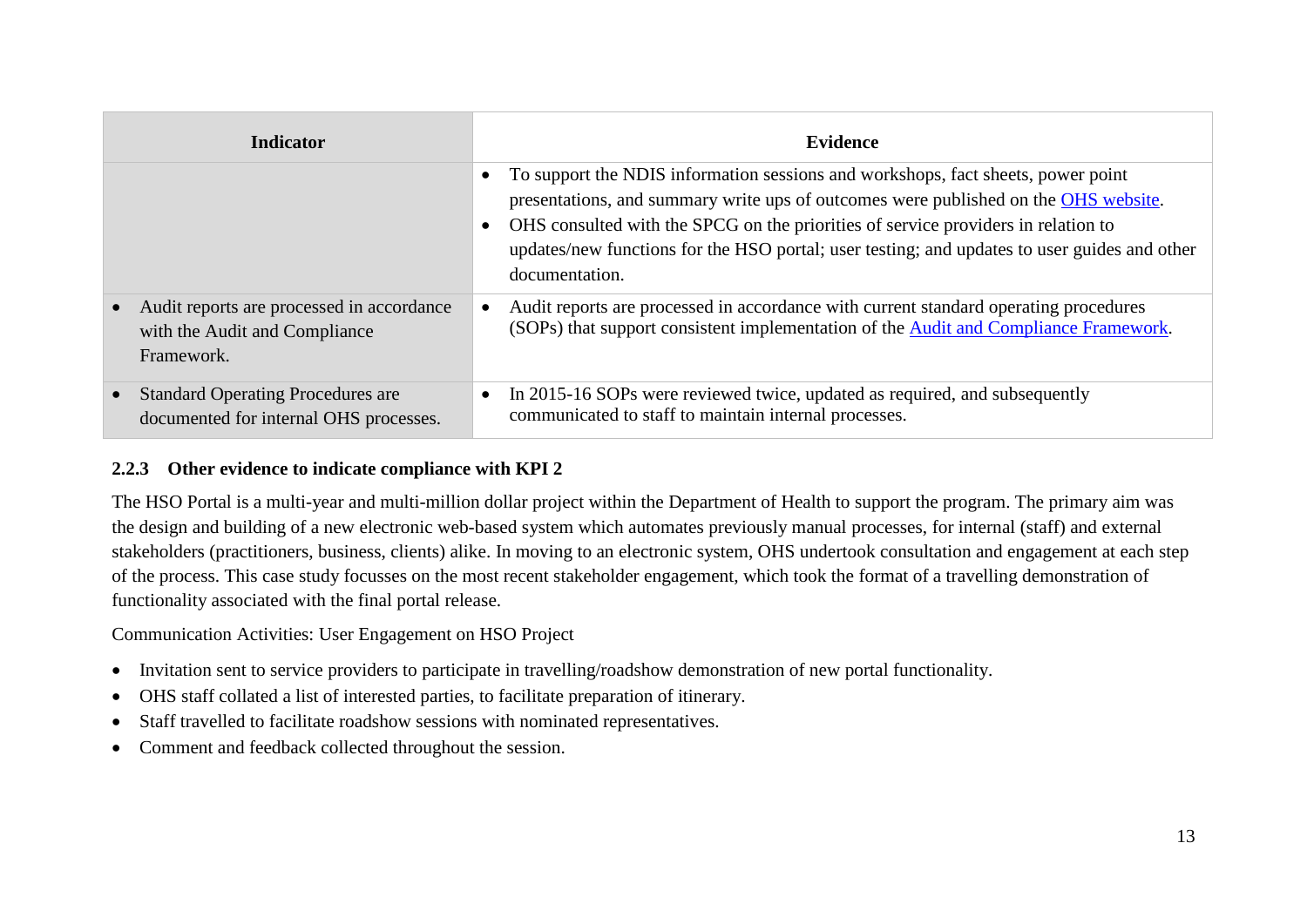- Official feedback collected at the end of the sessions.
- Review of feedback fixes and amendments implemented where adjustment possible.

Positive feedback was circulated through OHS, and communicated to all providers, assisting confident portal release.

#### **2.2.4 Participant responses to survey questions about their experiences in the HSO Portal sessions**

<span id="page-13-0"></span>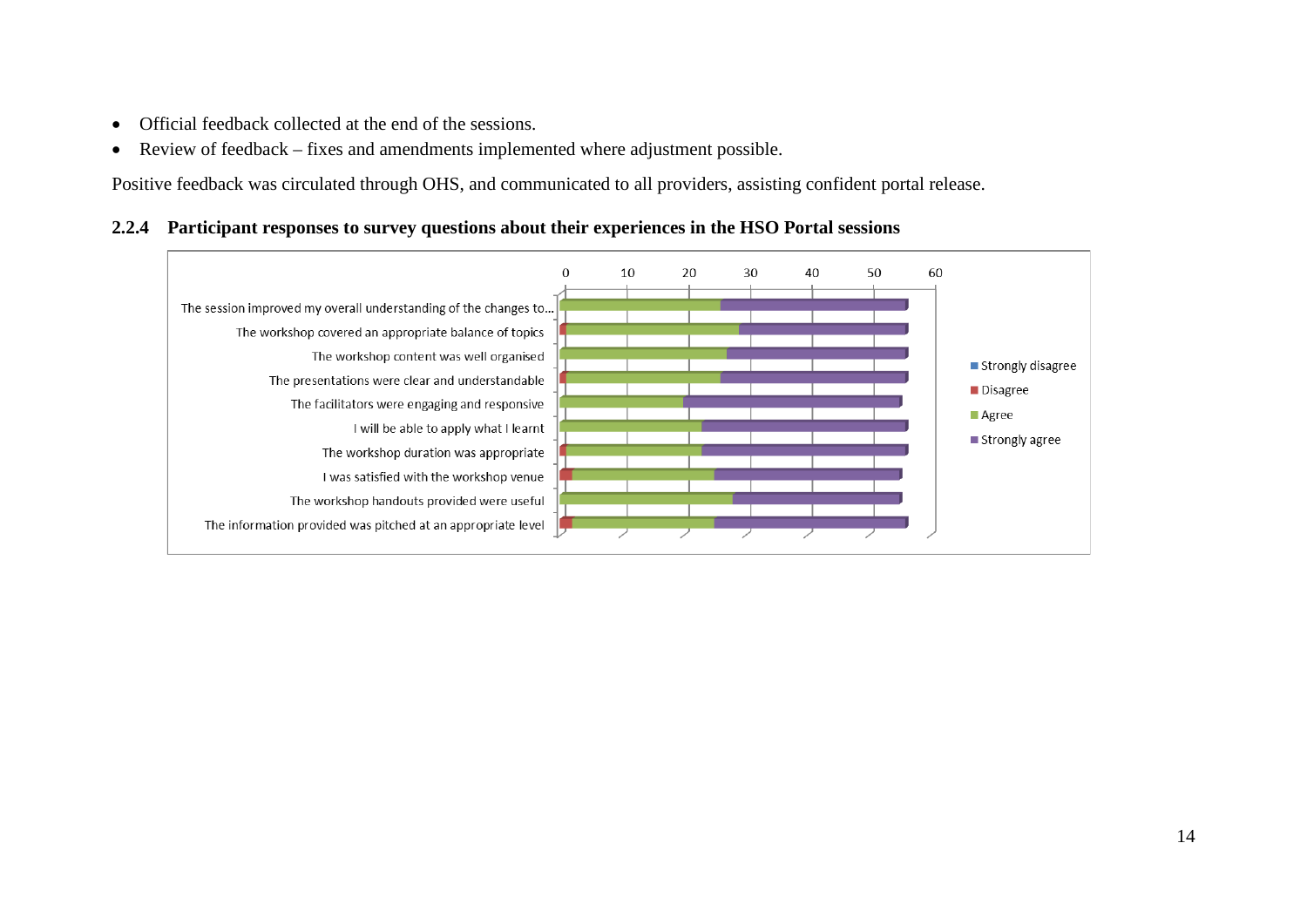



Feedback from service provider representatives participating in the consultative sessions was collected and collated with the following positive comments provided:

- Great improvements to the portal.
- <span id="page-14-0"></span>• As I have used the system since inception, I found this easy to follow and understand. Was good to be able to give ideas, complaints, and issues which we felt needed attending. Was ideal as not many attendees. With use of screen to watch the changes was ideal. Good rapport with the presenters. As I understand the system, the new parts will be ok to understand.
- We appreciate the time spent with us to explain the portal, thanks.
- Fantastic.
- Thank you for organising an interactive session.
- Great practical training.
- Thank you very much for coming to Perth.
- The session helped clarify the updated version of the portal, thank you.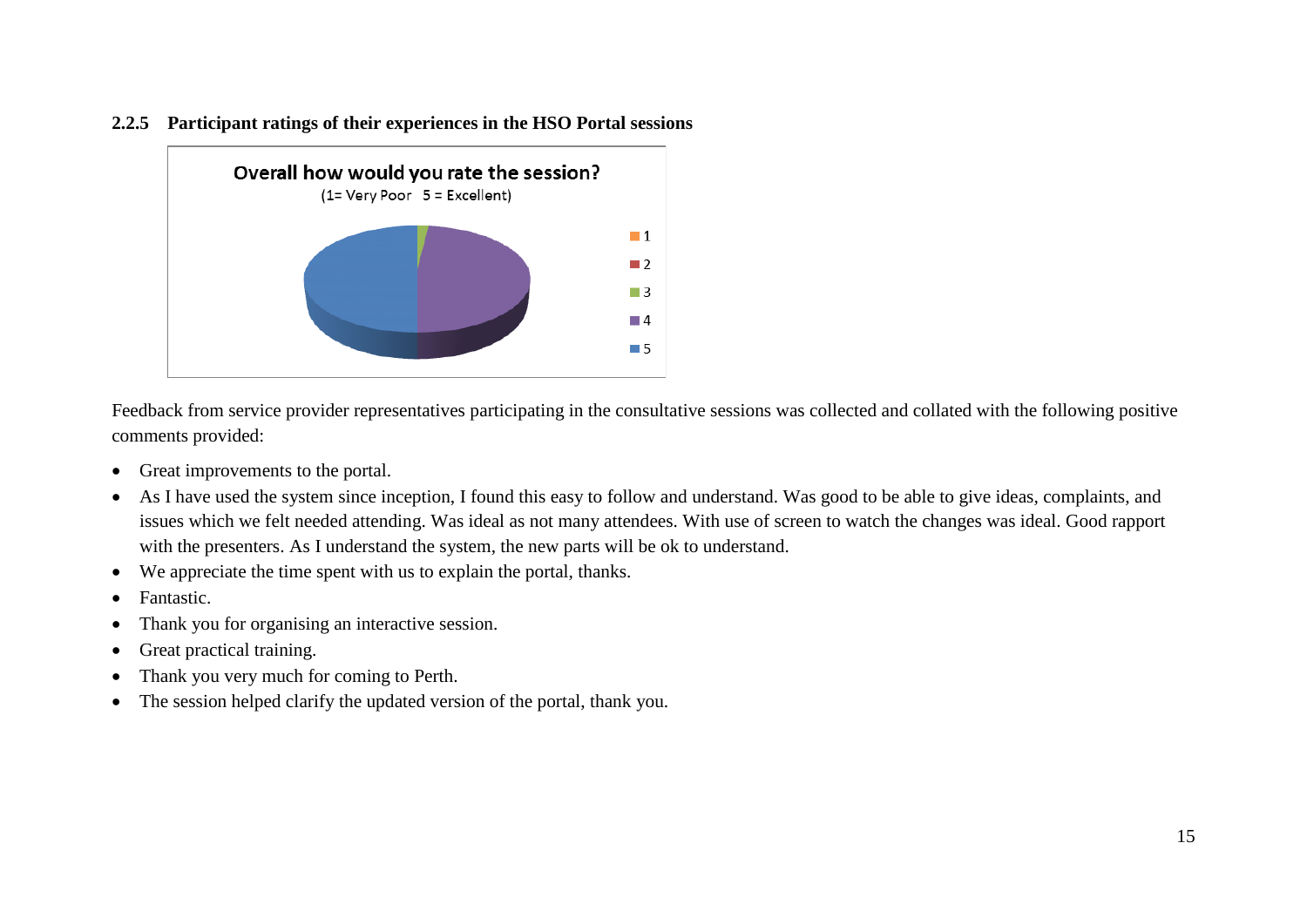In addition, the [Australian National Audit Office \(ANAO\) Report No.29 2015-16](https://www.anao.gov.au/sites/g/files/net1661/f/ANAO_Report_2015-2016_29.pdf) Appendix 5, page 57, stated that "*HCIA members considered that the portal itself has had a 'huge impact' for service providers and customers and that the 'anticipated benefits have been pretty well*  achieved'. Specifically, they noted that processes were quicker and easier and that the capacity to verify client eligibility instantaneously had *reduced confusion for customers and reduced the administrative burden on service providers. HCIA members advised the ANAO that 'what is less easy to quantify are the human benefits – how many lives we've changed by speeding up the process'.*

*HCIA members stated that there was still room for improvement. For example, members advised the ANAO that some 'tweaking' needs to occur to allow for more seamless service delivery during infrequent periods where either the portal or Centrelink ICT systems are down. There is also a need to better manage relocations of clients from one service provider to another. This said, the HCIA noted that OHS has remained open to seeking improvements in the operation of the portal in light of experience.*"

#### **2.2.6 Self-assessed rating of performance against KPI 2 – 2015-16**

Information provided above provides evidence of strong performance against all agreed metrics under KPI 2, and hence, overall performance against KPI 2 is assessed as "Excellent".

| <b>Excellent</b>                                             | <b>Very Good</b>                                                                                                                               | Good                                                      | Fair                                                    | Poor                                                           |
|--------------------------------------------------------------|------------------------------------------------------------------------------------------------------------------------------------------------|-----------------------------------------------------------|---------------------------------------------------------|----------------------------------------------------------------|
| Strong performance against all<br>the measures under the KPI | Strong performance against<br>majority of the measures under<br>the KPI and no evidence of<br>negative/poor performance<br>against any measure | Average performance against<br>the measures under the KPI | Poor performance against some<br>measures under the KPI | Poor performance against most<br>of the measures under the KPI |

#### **2.2.7 Actions for improving performance against KPI 2**

<span id="page-15-1"></span><span id="page-15-0"></span>Participants were provided with the opportunity to note critical feedback and suggestions for forward planning the final phases of implementation and preparing for business-as-usual afterward.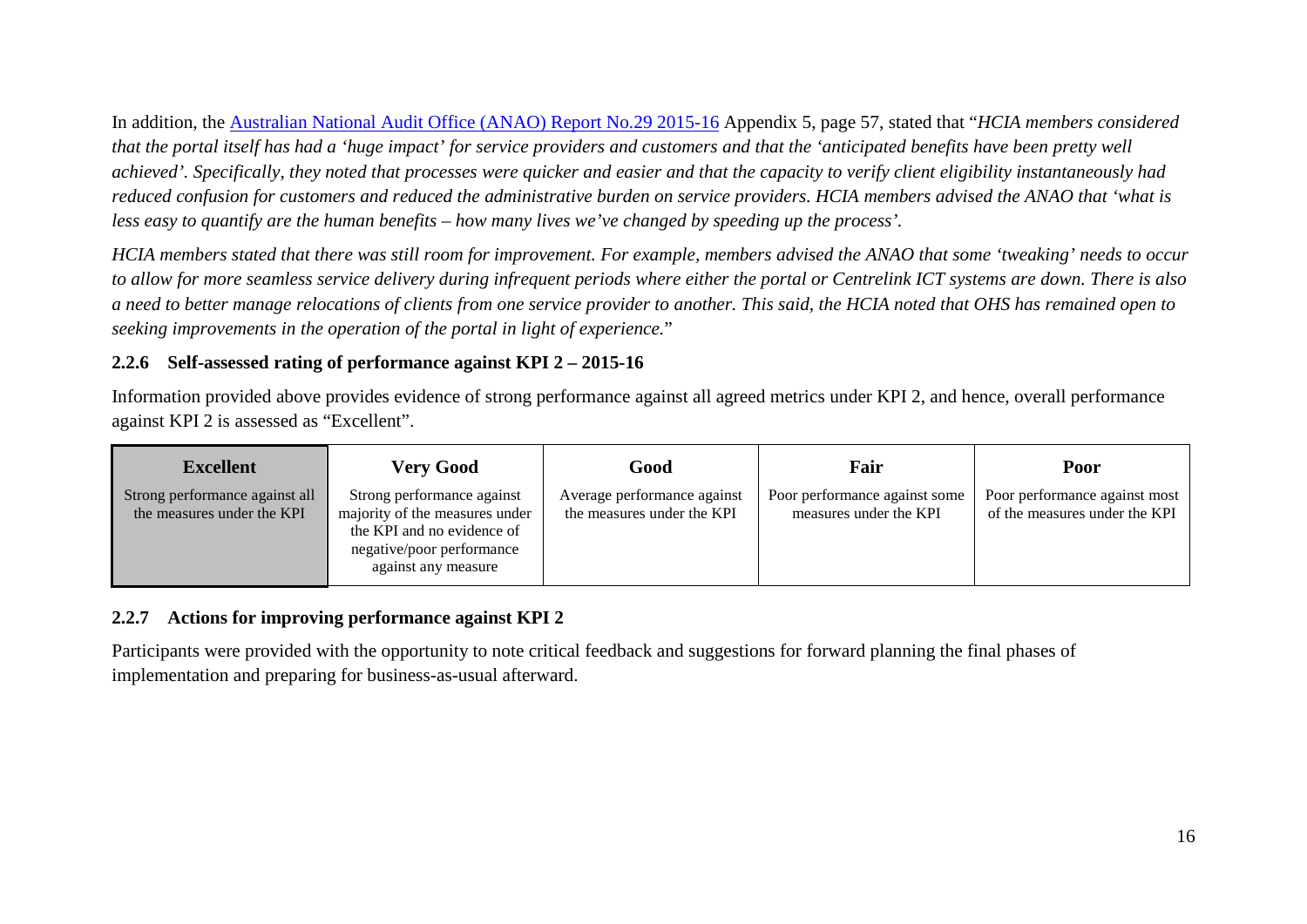Suggestions included:

- 1. Noting the success of the portal implementation and update, providers suggested that the format be kept for future communications including portal refreshment and other business purposes. Proposed that this occur on a monthly basis, focussing on a particular aspect of the portal procedures.
- 2. The only criticisms levelled at testing and demonstration sessions were that not all interested parties were able to attend. This was due to both geographic and capacity factors. To that end, it was suggested that the monthly session could occur in a webinar format. In hosting an online tutorial, OHS staff are not limited by travel time and costs, and a session can be archived and uploaded on the program website, as an ongoing resource for any interested parties.
- 3. Noting that industry attention will now be directed towards full implementation of the NDIS, it was specifically suggested that OHS assist smooth transition of services to the NDIS by facilitating stakeholder sessions in the same manner as the HSO Project testing and demonstration sessions.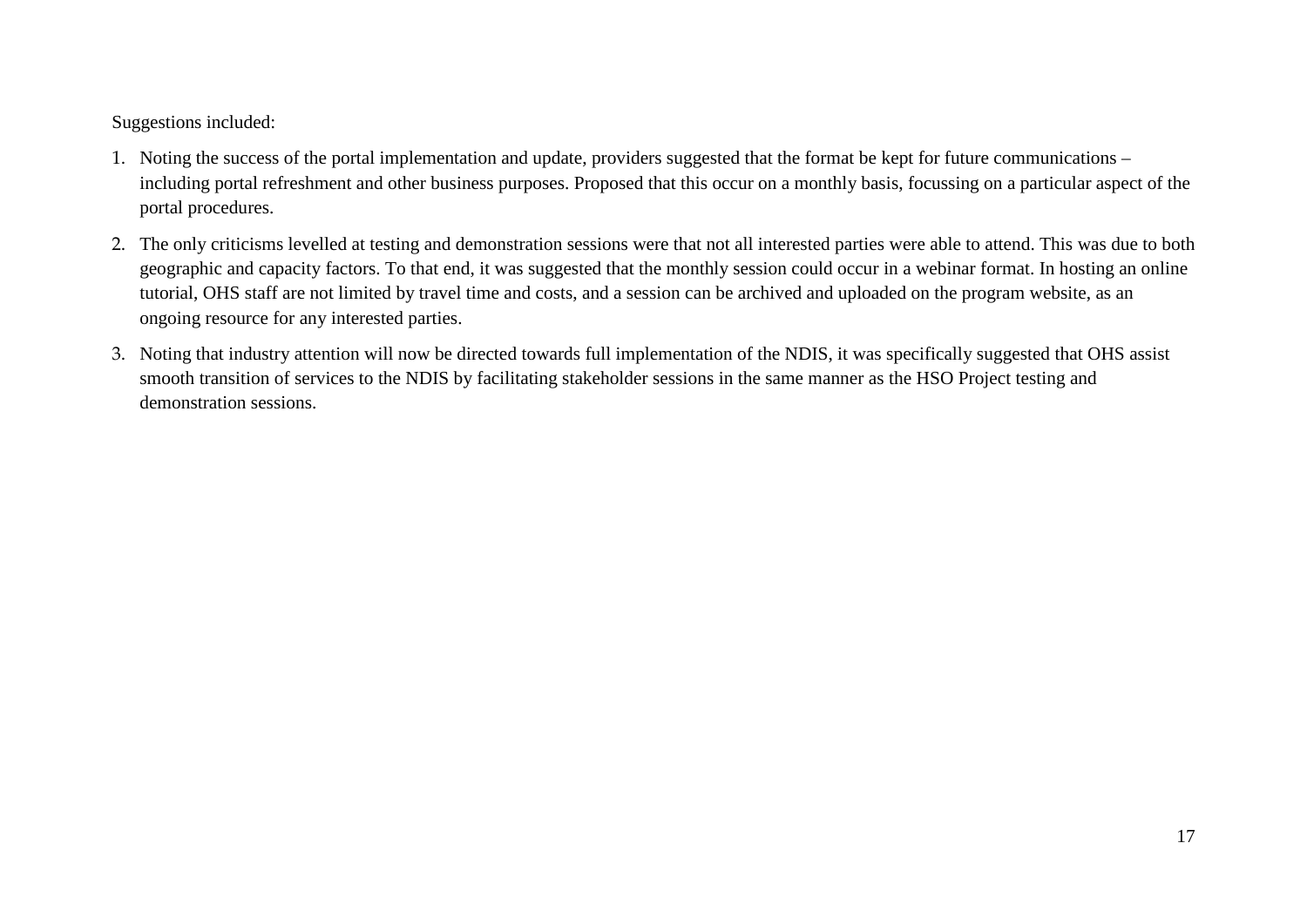## **2.3 KPI 3 – Actions undertaken by regulators are proportionate to the regulatory risk being managed**

#### **2.3.1 Measures**

- 1. Regulators apply a risk-based, proportionate approach to compliance obligations, engagement, and regulatory enforcement actions.
- 2. Regulators preferred approach to regulatory risk is regularly reassessed. Strategies, activities, and enforcement actions are amended to reflect changing priorities that result from new and evolving regulatory threats, without diminishing regulatory certainty or impact.
- 3. Regulators recognise the compliance record of regulated entities, including using earned autonomy where this is appropriate. All available and relevant data on compliance, including evidence of relevant external verification is considered.

#### <span id="page-17-2"></span><span id="page-17-1"></span><span id="page-17-0"></span>**Indicator Evidence** • The Audit and Compliance Framework provides a proportionate approach to regulation compliance. • Audits are completed in compliance with the [Audit and Compliance Framework,](http://www.hearingservices.gov.au/wps/wcm/connect/hso/hso+content/public/home/hearing_professionals/audit/audit_compliance_framework_report) which describes the OHS risk based approach to audit and compliance, including proportionate approaches to regulation compliance. • Risk and compliance procedures support governance of the program and are reviewed regularly. • Mechanisms and opportunities are available for stakeholders to provide feedback about regulatory compliance activities. • The risk based audit and compliance processes, documented in the Audit and Compliance [Framework,](http://www.hearingservices.gov.au/wps/wcm/connect/hso/hso+content/public/home/hearing_professionals/audit/audit_compliance_framework_report) align with program requirements. • The risk register and audit processes were reviewed in 2015-16. Stakeholders are able to use a range of mechanisms to provide OHS with feedback on regulatory compliance including: o [SPCG](http://hearingservices.gov.au/wps/portal/hso/site/about/whoarewe/spcg/!ut/p/a1/lZFNU4MwEIb_ih44ZrKE7yPTD4RaGMeqwKUTUihoIWmb2vbfNzh6FGVv2Xmz--774BynOO_oZ7OlsuEd3fXv3F4vnixbD4Es3NdkDr4fvzxGc5NAAvgN5zhnnRSyxll95HeMd7LspAbiVOwapkHN21IDWvCTap5rTg_lWTWOgm37v4I1G5xRymzP8XRUQWUj07I9VBQbQAU1TOaZBnFKV5nJlBn4pXz4l9cBCVjfgoEVmfLgrIk79R88Uw-TWTgDfxKsosANSTC18PPIo4YHrmD0wOivGFSM5LCcLFX8gsoaNV3FcfpDBqdfZJSoed_vc1_R7YleJE5H4xVt6xpX9FHFMaKFe71Y2f0NxyntFg!!/dl5/d5/L2dBISEvZ0FBIS9nQSEh/) meetings; o [consultations](http://hearingservices.gov.au/wps/portal/hso/site/about/usefulinfo/consultations/landingopenconsultations/!ut/p/a1/tVJNU8IwFPwrXnrM5JF-EI4ZviwIjCNK2wuThpZGS1JsqvLvTR1nHA5UOZhbkp3dfW8XJzjCieJvcs-N1IqX7T0JtvN7P-iFQOb0aTUBxpaPd7OJR2AFeIMTnAhlKlPguKj1jdDKZMo4UDVpKYUDhT5kDvBUN_axqbO8KaXKtQMWWTel-ZKqHSi52km111Wmzn5agUrIHY69gaCw61NEshSQ5-UCUT8VyHNzQnwaCHdArePYOoYLh8GfBuqAgP8N6JCIrYf-ltARux14vXA1DsfAhtP1bEpDMh35-OHKoboJ13A14ey3Ndg1ktfFcLG3tNwUqI0MRz_x4eg8pOhifJZJPh-PCbM9abvxYXD0P0WpDgfqntBLvlwintLTe7Zhn1oNoYE!/dl5/d5/L2dBISEvZ0FBIS9nQSEh/) page on the [OHS website;](http://hearingservices.gov.au/wps/portal/hso/site/HSOHome/!ut/p/a1/04_Sj9CPykssy0xPLMnMz0vMAfGjzOK9A03NDD0NjLwtwvzdDBwd_UJ9vNxMjAy8DYAKIoEKDHAARwNC-sP1o_AqMTCFKsBjRUFuhEGmo6IiAGbW_L4!/dl5/d5/L2dBISEvZ0FBIS9nQSEh/) o via the [hearing@health.](http://www.hearingservices.gov.au/wps/wcm/connect/hso/hso+content/public/home/for+everyone/clientinfo/complaints)gov.au mail box; o meetings and communications with targeted stakeholders on specific issues, including via [contracted service provider notices,](http://hearingservices.gov.au/wps/portal/hso/site/prof/contractedserviceprovidernotices/!ut/p/a1/tZLLboMwEEV_pV1kaXl4Jc4SpQmFvFT1BWwiYwy4DTYBFzV_X1N1W9Is6oWlka-P74wvTnGMU0l7UVItlKTHoU6nh_WDN7VCsNfkZb8C3989b6KVa0Pg4lec4pRJ3egKJ1WnbpiSmks9geYjOwo2gUrV3OyctkKWh6ZVBe-6b3o3gUHdUqZ53vG2F4yb817kvJVKm6ob6A0TOU54lnkOLxiaWRSQO_UIIjMnQ3lBcpfCnLsZN3YTYxd-WT78qZsRCXg_gpEnEuNhdrDJnX8_d61wvwyX4C-CpyggoR14Hn68sqlx4AauBkaXxmDGaLfbxbY0WKorJGShcHzxr8w18XY6pb5JxJCCT43jf4hEU9fEOaP3YrdDNCNn51jefgFGWXKq/dl5/d5/L2dBISEvZ0FBIS9nQSEh/) which invite comment and feedback; and o the [Feedback](http://hearingservices.gov.au/wps/portal/hso/site/webform/feedbackform/!ut/p/a1/lZHNboMwEIRfpReOljcYDBxRpUjkBxRVbcGXyjZ2cBMMSdymefsaqVLVQ9NmbyvN7n6zgxmuMbP83Wy5M4Pl-6ln9GW5iemsgHCZPlVzyPPycbWYRyFQip8xw0xaN7oON91puJODdcq6AMY3sTcygLMSejj2AWilWsHlbuqmqVGaFjdtRFKuMkCKRhJFXGskZEwQTTiQjGSRSKXHaDwG_FI5_IvyigTiL8GVE41nSL43VEBiyDeQJUVFZ1AQ_HCjqcVf1N51eFzfr7d-LXcdMlYPuP7xRi8xr4cDy30I0-M_HK5vSGHs-5Rc0E6XJWLicv4EPSlBEQ!!/dl5/d5/L2dBISEvZ0FBIS9nQSEh/) link on the OHS website.

#### **2.3.2 Approved evidence metrics for KPI 3**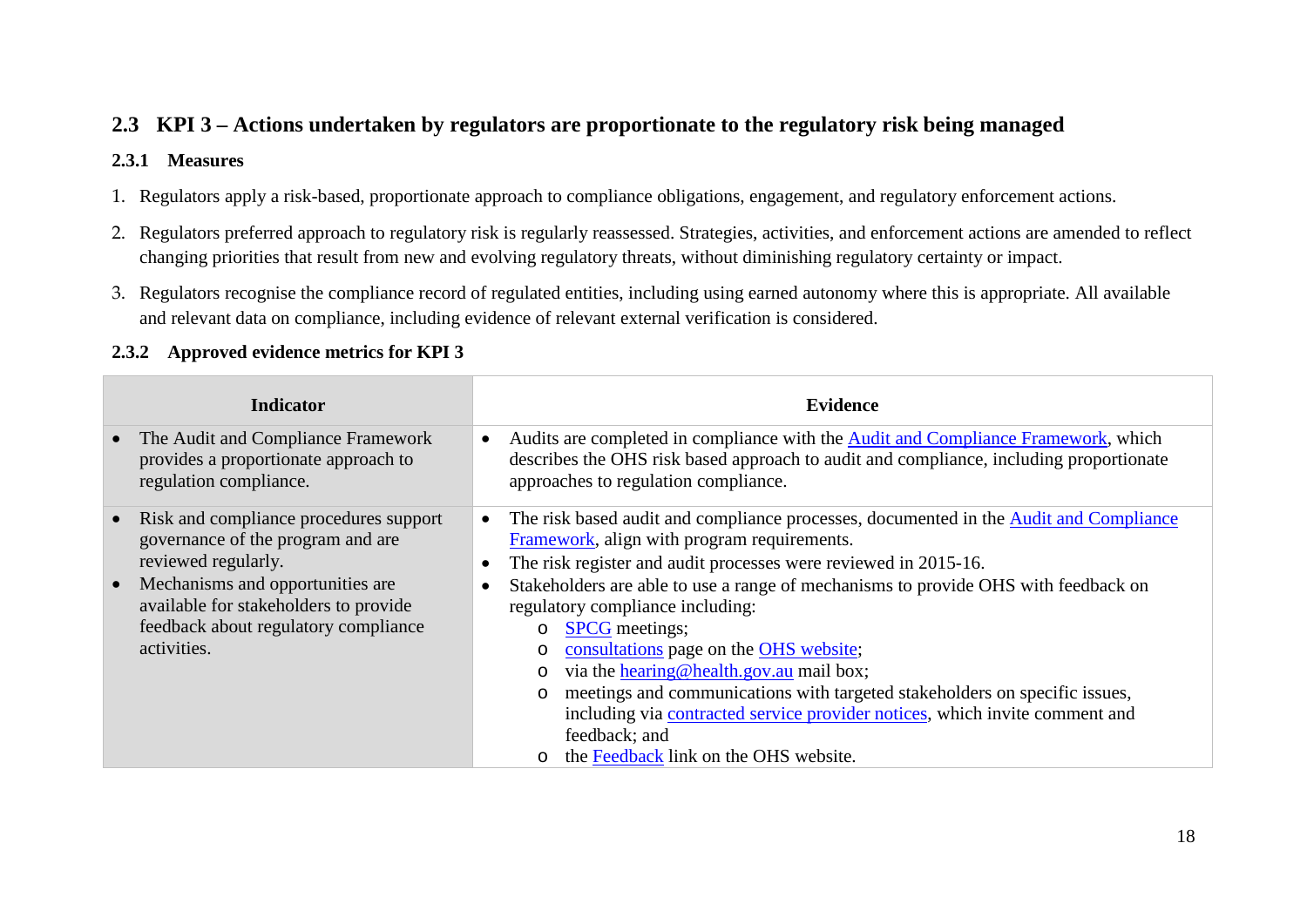| <b>Indicator</b>                                                               | Evidence                                                                                                                                                                                                                                                                                                                          |
|--------------------------------------------------------------------------------|-----------------------------------------------------------------------------------------------------------------------------------------------------------------------------------------------------------------------------------------------------------------------------------------------------------------------------------|
| • A risk register is maintained and<br>considered in the scheduling of audits. | A risk register, reviewed in 2015-16, is maintained by OHS, which examines risk indicators<br>to identify service providers that present the greatest risk of non-compliance with program<br>requirements.<br>Through the register, risks are analysed to prioritise those service providers that will be<br>scheduled for audit. |

#### **2.3.3 Other evidence to indicate compliance with KPI 3**

Contracted service providers are required to comply with a range of [legislative and contractual requirements](http://hearingservices.gov.au/wps/portal/hso/site/about/legislation/!ut/p/a1/lVFNU4MwEP0reugxkwUCpMdMPxBqYRyrApdOoHxEgVCbOvbfNzgevIiyt915-_btezjFMU47_iEqroTseDP0qbPfPNiO4YO5oc_RGhgLn-6DNTEhAvyCU5zmnepVjZP6JG9y2amiUzPoz1kj8hnUsi1mwDN51sOmqMSp-WIfFvtcHHBik0PuOK6DDMPliJCSoAyIgUqXWtmcA-GFqZUkWgn8Ugz-JXQEAvY3YOREojW4e5Mu2d2cGH608lfAFt4u8KhveksbP058apxwB5MJg79s0Daa79vFttK0XNVIdKXE8c9YNEK8Ho8p07kOWX4qHE8Ltm9bal3QWxmGiGf0YjXV7RWgnYVj/dl5/d5/L2dBISEvZ0FBIS9nQSEh/) that govern the program. The integrity of the program is managed through a number of stages; accreditation, complaints management, self-assessment, risk based audits, and compliance activities.

The program's auditing activities are focused on two key elements: annual self-assessments and risk-based audits. The annual Self-Assessment Tool (SAT) serves as both an educator/reminder of the program requirements and an alert process to identify areas of concern for support and early intervention.

A risk-based approach to audit and a compliance response proportionate to the seriousness of the non-compliance are important as they ensure that those providers which consistently do the right thing are rewarded with less intervention from OHS. This in turn frees up the OHS's resources to focus on areas of greater concern. This is the basis of responsive regulation.

The shift from cyclical audits, requiring all service providers to be audited within a five year audit cycle, to annual self-assessments and risk based audits works to ensure those with the higher risk are targeted for audit.

<span id="page-18-0"></span>Risk based auditing draws on a combination of inputs including system and claims data, complaints, and other signals to develop overall service provider risk profiles that facilitate targeting of audits to providers with the highest overall risk of non-compliance.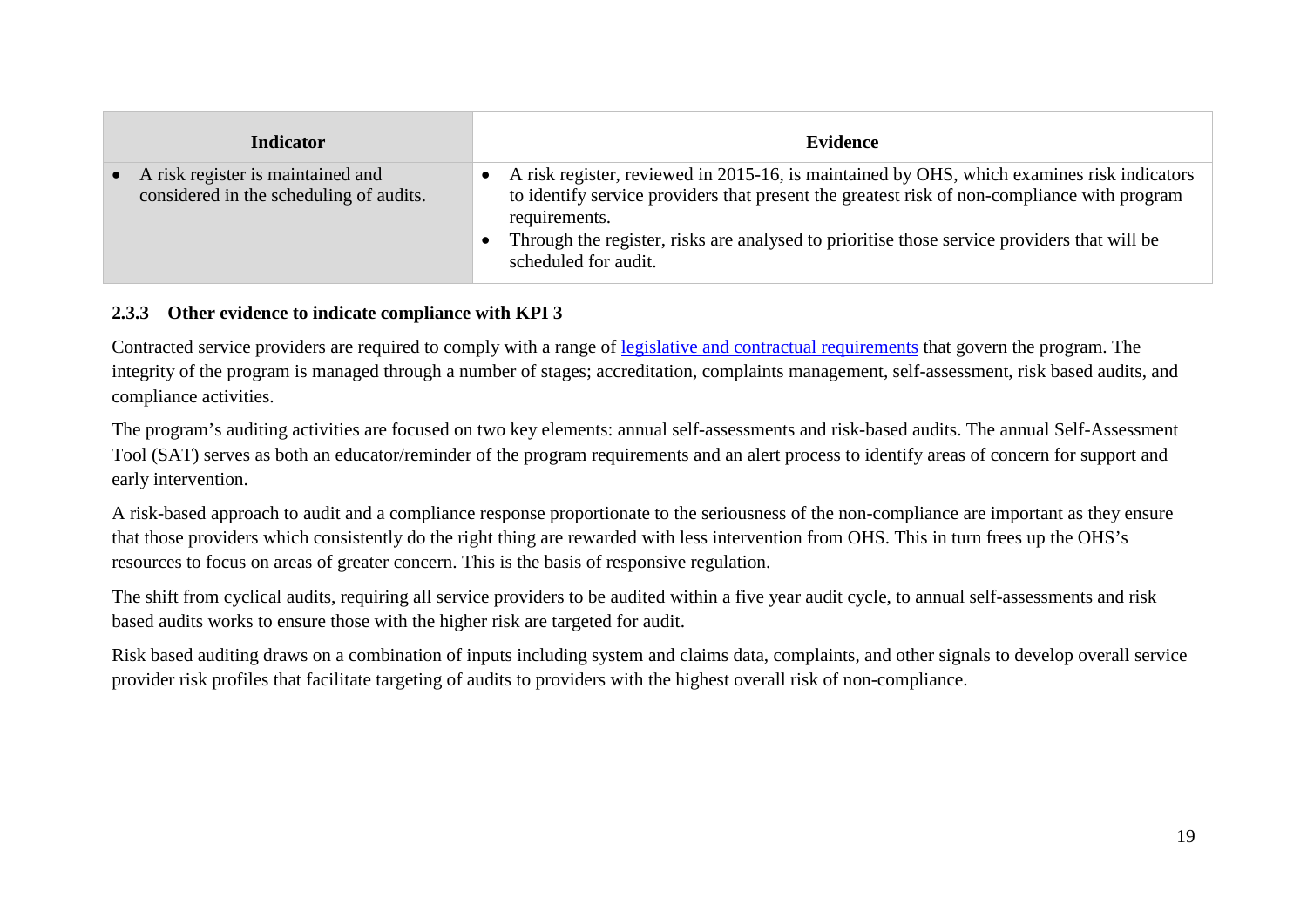#### **2.3.4 Case Study 3: The Risk-Based Audit Program**

"Provider A" was identified for inclusion in the risk-based audit schedule as a result of irregular claiming patterns.

The off-site audit of Provider A's client files identified several areas of concern and non-compliance including:

- lack of evidence to justify several claims for services;
- lack of evidence that some services were completed in accordance with the program requirements;
- lack of evidence to demonstrate that the conditions for claiming of some service items were met;
- forms were not compliant with the requirements of the program; and
- incorrect claim items were submitted.

Provider A was given an opportunity to respond to the identified issues and to outline a plan to address them. The provider committed to updating forms, reviewing and updating internal processes, and implementing staff training. Based on the response provided, the audit was closed and recoveries of \$2,553.15 for incorrect claiming were completed. Follow-up will be undertaken to confirm the commitments made by the provider to rectify these areas of non-compliance have been delivered.

Each provider audited is also afforded an opportunity to complete an anonymous online survey about their audit experience, to support continuous improvement of the audit processes.

#### <span id="page-19-0"></span>**2.3.5 Self-assessed rating of performance against KPI 3 – 2015-16**

Information provided above provides evidence of very good performance against all agreed metrics under KPI 3, and hence, overall performance against KPI 3 is assessed as "Very Good".

<span id="page-19-1"></span>

| <b>Excellent</b>                                             | <b>Very Good</b>                                                                                                                               | Good                                                      | Fair                                                    | Poor                                                           |
|--------------------------------------------------------------|------------------------------------------------------------------------------------------------------------------------------------------------|-----------------------------------------------------------|---------------------------------------------------------|----------------------------------------------------------------|
| Strong performance against all<br>the measures under the KPI | Strong performance against<br>majority of the measures under<br>the KPI and no evidence of<br>negative/poor performance<br>against any measure | Average performance against<br>the measures under the KPI | Poor performance against some<br>measures under the KPI | Poor performance against most<br>of the measures under the KPI |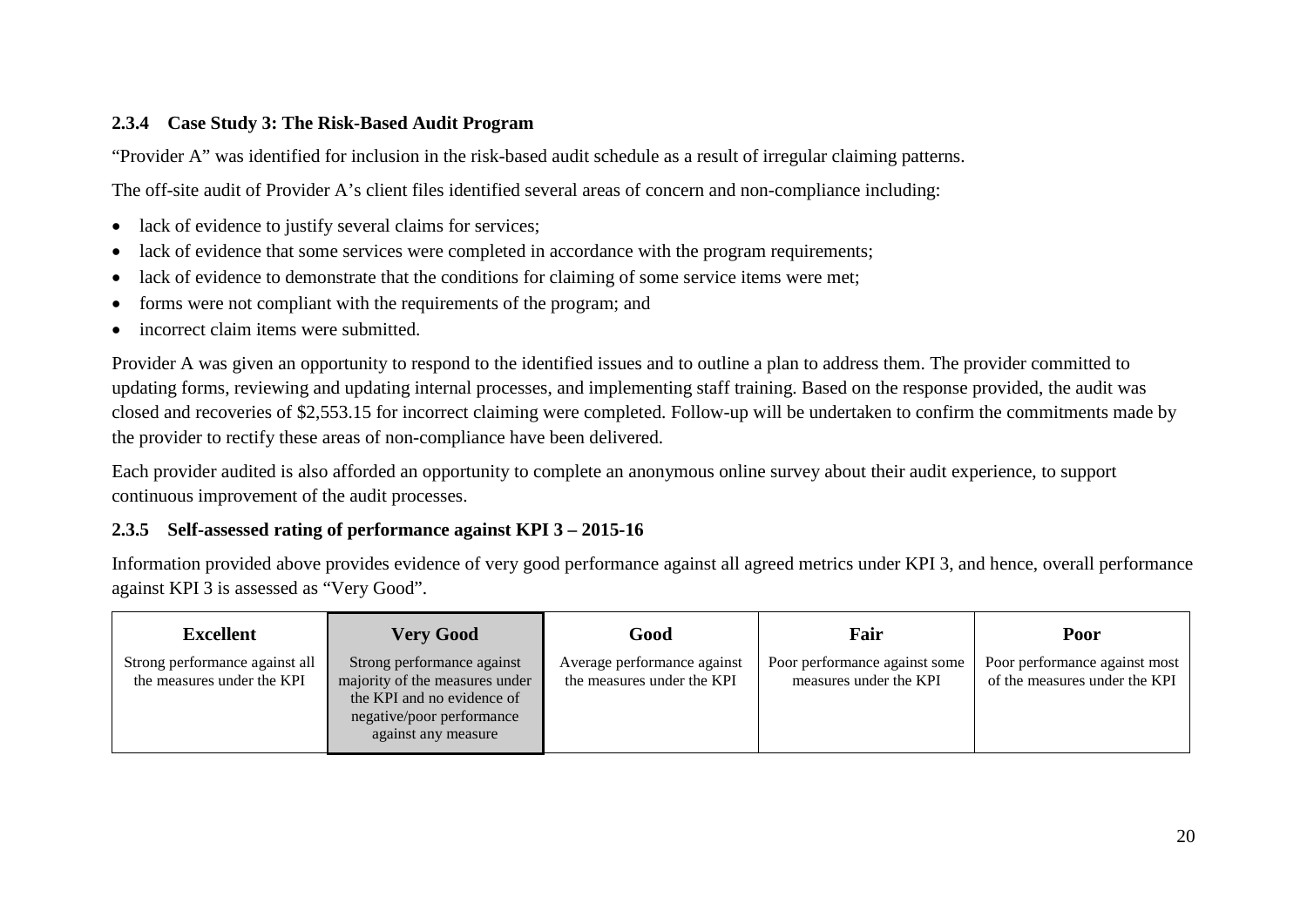#### **2.3.6 Actions for improving performance against KPI 3**

Improvement actions to be implemented include:

- Updated Audit and Compliance Handbook to improve understanding of the requirements of the program.
- Expanded risk based analysis and use of data to guide risk profiling.
- Benchmarking timeframes and deliverables to ensure efficient and transparent processes.
- Recognising service providers which have internal audit and compliance processes and training.
- Improved sharing of lessons learnt from audits to support all service providers to improve compliance.
- Updating standard operating procedures, templates, and correspondence with standard words for consistency.
- Systematising audit processes and analysis.

<span id="page-20-0"></span>Expand program audit human resource and technical capacity.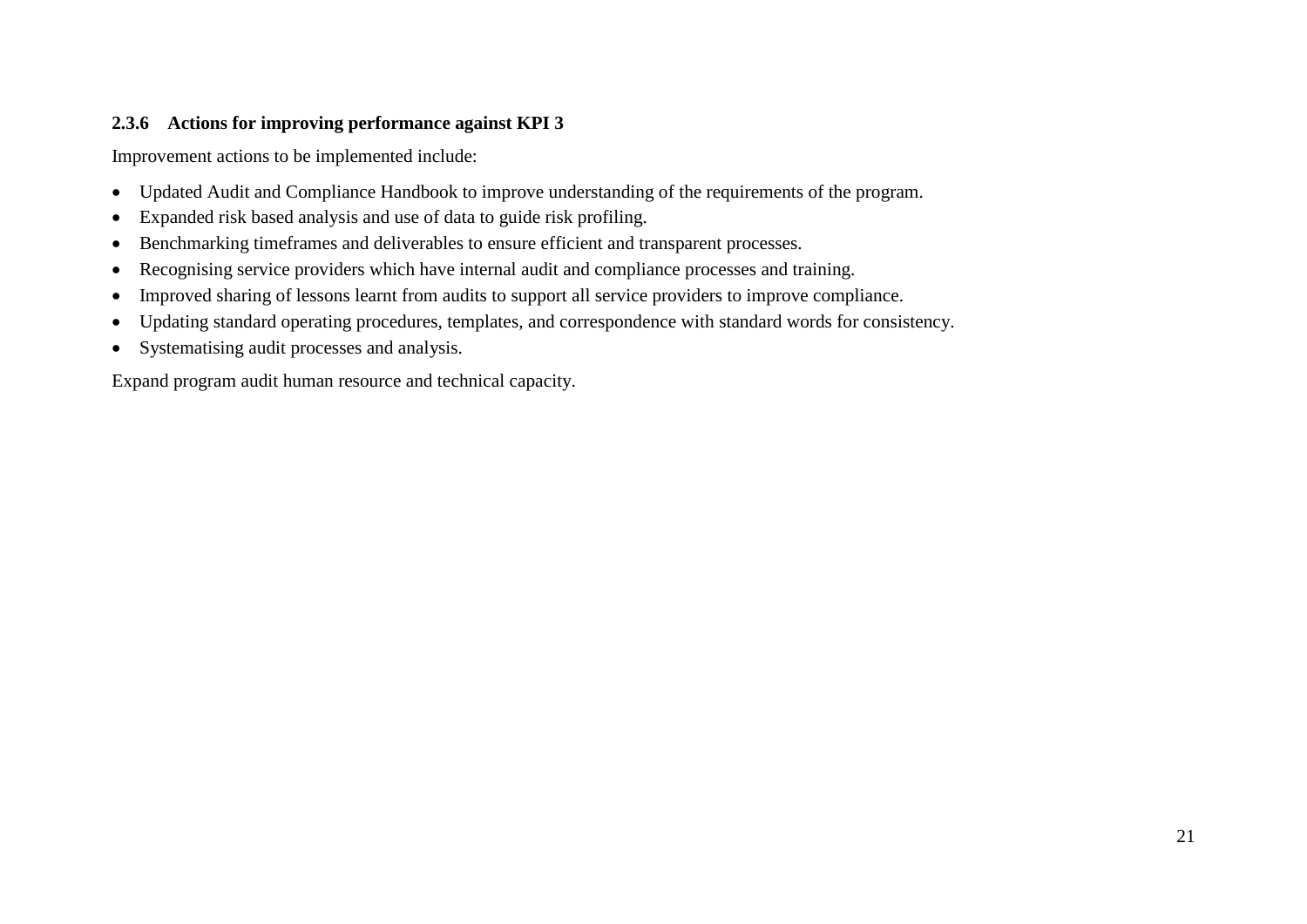## **2.4 KPI 4 – Compliance and monitoring approaches are streamlined and co-ordinated**

#### **2.4.1 Measures**

- 1. Regulators information requests are tailored and only made when necessary to secure regulatory objectives, and only then in a way that minimises impact.
- 2. Regulators frequency of information collection is minimised and coordinated with similar processes including those of other regulators so that, as far as possible, information is only requested once.
- 3. Regulators utilise existing information to limit the reliance on requests from regulated entities and share the information among other regulators, where possible.
- 4. Regulators base monitoring and inspection approaches on risk and, where possible, take into account the circumstance and operational needs of the regulated entity.

<span id="page-21-2"></span><span id="page-21-1"></span><span id="page-21-0"></span>

| <b>Indicator</b>                                                                                           | <b>Evidence</b>                                                                                                                                                                                                                                                                                                                                                                                                                                                                                                                                                                                                                                   |
|------------------------------------------------------------------------------------------------------------|---------------------------------------------------------------------------------------------------------------------------------------------------------------------------------------------------------------------------------------------------------------------------------------------------------------------------------------------------------------------------------------------------------------------------------------------------------------------------------------------------------------------------------------------------------------------------------------------------------------------------------------------------|
| A Stakeholder Engagement Plan, reviewed<br>annually, advises stakeholders when<br>consultation will occur. | The OHS 2015-16 Stakeholder Engagement Plan was published on the OHS website in<br>January 2016. It advises stakeholders on planned consultations and the opportunity to<br>provide OHS with input.<br>• The 2015-16 Stakeholder Engagement Plan was informed by stakeholder feedback<br>collected from October 2014 to May 2015, as well as comments provided by the SPCG and<br>HCIA via a targeted survey.<br>• The OHS 2015-16 Stakeholder Engagement Plan advises on planned consultation activities,<br>including their timing, to ensure a coordinated approach to contacting stakeholders for the<br>collection of input and information. |

#### **2.4.2 Approved evidence metrics for KPI 4**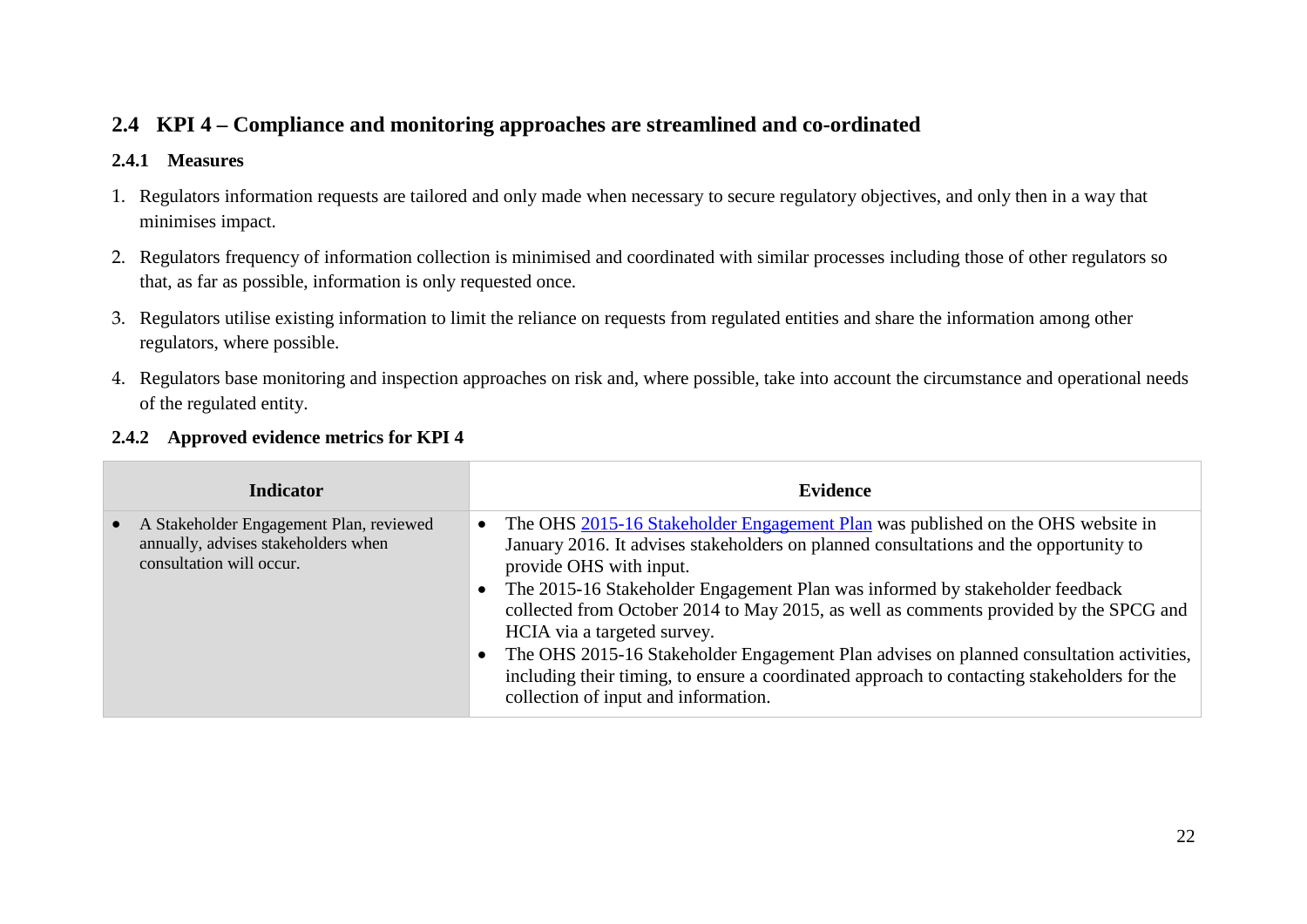| <b>Indicator</b>                                                                                                                                              | <b>Evidence</b>                                                                                                                                                                                                                                                                                                                                                                                                                                                                                                                                                                                                                                                                                                                                                                        |
|---------------------------------------------------------------------------------------------------------------------------------------------------------------|----------------------------------------------------------------------------------------------------------------------------------------------------------------------------------------------------------------------------------------------------------------------------------------------------------------------------------------------------------------------------------------------------------------------------------------------------------------------------------------------------------------------------------------------------------------------------------------------------------------------------------------------------------------------------------------------------------------------------------------------------------------------------------------|
| Existing information sources will be<br>considered prior to any requests of<br>stakeholders.                                                                  | OHS uses information and data from existing information technology sources including<br>the HSO portal and the Department of Human Services (e-claiming).<br>Information and advice is obtained through targeted committees, groups, and organisations<br>$\bullet$<br>with an agreed relationship with OHS to provide this input, including:<br><b>Australian Hearing;</b><br>$\circ$<br>the <b>SPCG</b> and <b>HCIA</b> ;<br>$\circ$<br>practitioner professional bodies;<br>$\circ$<br>Ex-Service Organisations Round Table (ESORT);<br>$\circ$<br>HCERG;<br>$\circ$<br>community based organisations representing people affected by hearing loss;<br>the National Disability Insurance Agency (NDIA); and<br>$\circ$<br>other relevant Australian Government agencies.<br>$\circ$ |
| A risk based approach, taking into account<br>the circumstances and operational needs of<br>stakeholders, is used when scheduling and<br>prioritising audits. | A risk register, reviewed in 2015-16, is maintained by OHS, which examines risk indicators<br>to identify service providers that present the greatest risk of non-compliance with program<br>requirements.<br>Through the register, risks are analysed to prioritise those service providers to be scheduled<br>for audit.<br>Auditors work with service providers to complete audits with minimal disruption to their<br>operational requirements and OHS optional timeframes.                                                                                                                                                                                                                                                                                                        |

#### **2.4.3 Case Study 4 – Stakeholder Engagement Plan**

<span id="page-22-0"></span>Commencing from 2013-14, OHS has continued to develop and make available on the program website an annual Stakeholder Engagement Plan. The purpose of this plans has been to provide transparency in relation to planned stakeholder engagement activities for the year, and to make clear the commitment of OHS and the opportunities for stakeholders, including regulated entities, to be involved in the planning, designing, participation, and evaluation of these activities.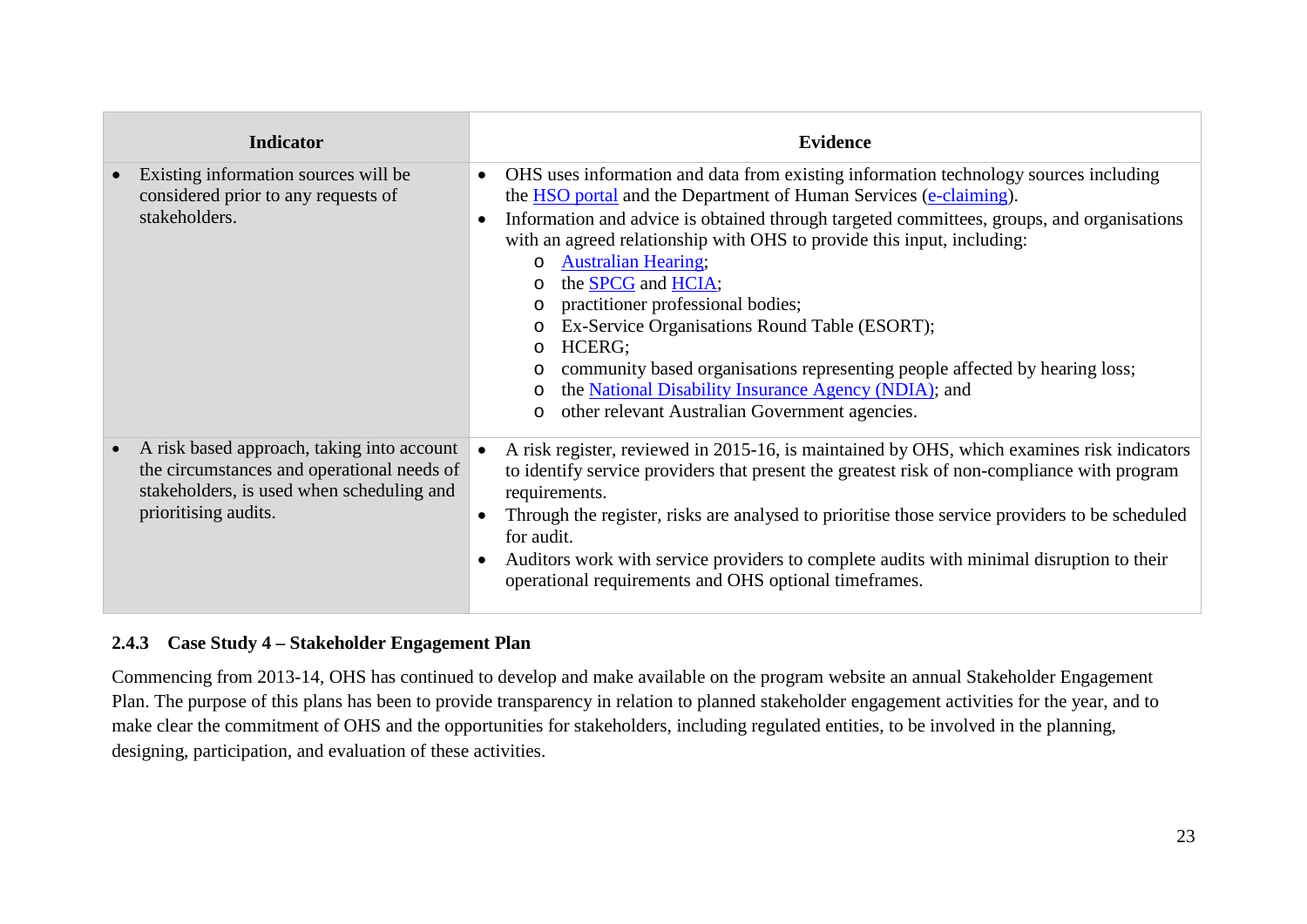In 2015-16, the Stakeholder Engagement Plan was developed, incorporating feedback from the 2014-15 Stakeholder Engagement Plan, from both the SPCG and the HCIA. To provide this feedback, OHS conducted a targeted survey instrument, incorporating evidence of activities undertaken throughout 2014-15. This enabled the SPCG and HCIA to provide advice on communication channels that would support organisational efficiencies for regulated entities. In addition, the 2014-15 Stakeholder Engagement Plan was listed on the 'consultations' page of the OHS website, whereby any interested individuals, groups or organisations were invited to provide feedback. This feedback was also incorporated into the 2015-16 Stakeholder Engagement Plan.

Upon its completion, the 2015-16 Stakeholder Engagement Plan was again listed on the 'consultations' page of the OHS website, and feedback was once again invited. All stakeholder engagement activities have since been completed in accordance with the 2015-16 Stakeholder Engagement Plan.

#### **2.4.4 Analysis of evidence presented**

As detailed in the evidence provided above, OHS has demonstrated that it has:

- a Stakeholder Engagement Plan was in place in 2015-16, which is reviewed annually;
- existing information sources such as committees, groups, and organisations which have an agreed relationship with OHS have been considered for providing input and information; and
- <span id="page-23-0"></span>• a risk based approach to prioritising audits, through a risk register, which examines risk indicators to identify service providers that present the greatest risk.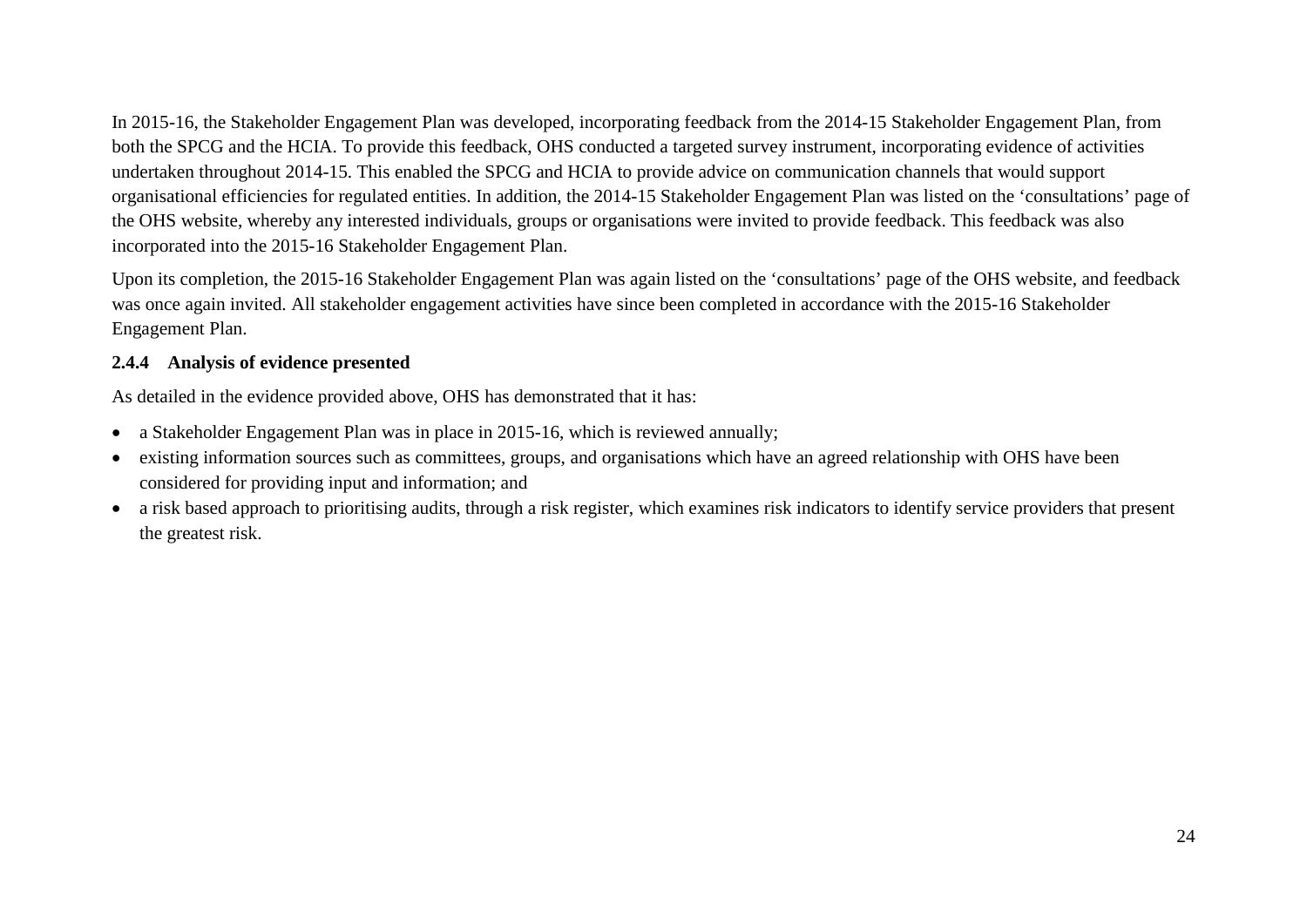#### **2.4.5 Self-assessed rating of performance against KPI 4 – 2015-16**

Information provided above provides evidence of very good performance against all agreed metrics under KPI 4, and hence, overall performance against KPI 4 is assessed as "Very Good".

| Excellent                                                    | <b>Very Good</b>                                                                                                                               | Good                                                      | Fair                                                    | Poor                                                           |
|--------------------------------------------------------------|------------------------------------------------------------------------------------------------------------------------------------------------|-----------------------------------------------------------|---------------------------------------------------------|----------------------------------------------------------------|
| Strong performance against all<br>the measures under the KPI | Strong performance against<br>majority of the measures under<br>the KPI and no evidence of<br>negative/poor performance<br>against any measure | Average performance against<br>the measures under the KPI | Poor performance against some<br>measures under the KPI | Poor performance against most<br>of the measures under the KPI |

#### **2.4.6 Actions for improving performance against KPI 4**

In order for the OHS Stakeholder Engagement Plan to meet the requirements of Health's Stakeholder Engagement Framework, a review of OHS's plan was completed. This included a review of current consultation and meeting arrangements with a view to streamline for greater efficiency.

<span id="page-24-0"></span>Management of Health resources will be an ongoing focus of the plan, with use of tele/video-conferencing rather than face to face meetings as a priority. A trial of this during the recent Professional Association meeting with OHS was successful, with both time and resource savings identified for all parties.

<span id="page-24-1"></span>Further work on the Stakeholder Engagement Plan will continue until the end of 2016.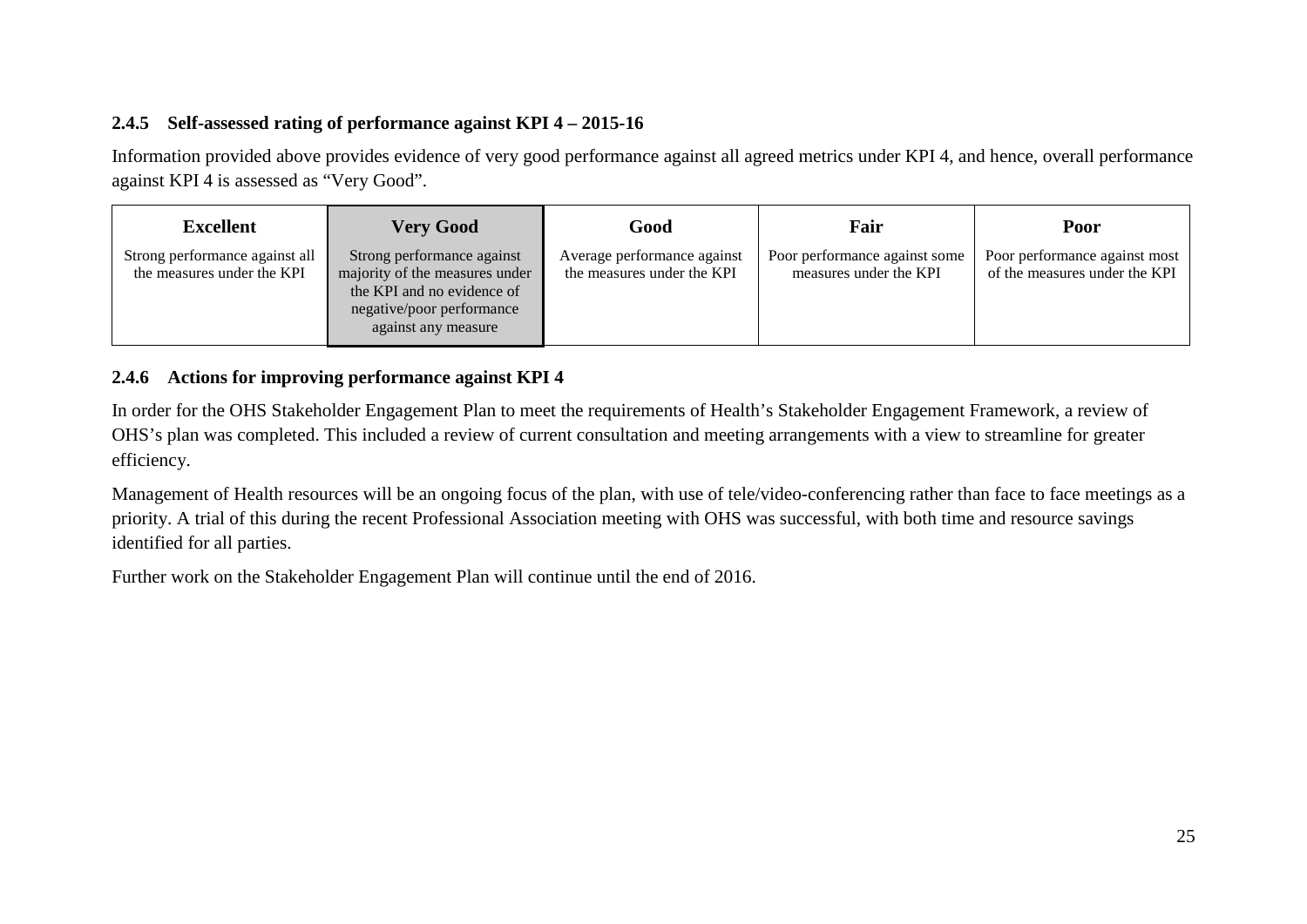## **2.5 KPI 5 – Regulators are open and transparent in their dealings with regulated entities**

#### **2.5.1 Measures**

- 1. Regulators risk-based frameworks are publicly available in a format which is clear, understandable, and accessible.
- 2. Regulators are open and responsible to requests from regulated entities regarding the operation of the regulatory framework, and approaches implemented by regulators.
- 3. Regulators performance measurement results are published in a timely manner to ensure accountability to the public.

#### **2.5.2 Approved evidence metrics for KPI 5**

<span id="page-25-2"></span><span id="page-25-1"></span><span id="page-25-0"></span>

| <b>Indicator</b>                                                                                                      | <b>Evidence</b>                                                                                                                                                                                                                                                                                                                                                                                                                                                   |
|-----------------------------------------------------------------------------------------------------------------------|-------------------------------------------------------------------------------------------------------------------------------------------------------------------------------------------------------------------------------------------------------------------------------------------------------------------------------------------------------------------------------------------------------------------------------------------------------------------|
| <b>OHS</b> risk based Audit and Compliance<br>Framework is published on the OHS<br>website, and updated as necessary. | The <b>Audit and Compliance Framework</b> is available on the OHS website for easy access and<br>reference and has been reviewed twice in 2015-16.                                                                                                                                                                                                                                                                                                                |
| Responses to requests from regulated<br>entities are made within benchmark<br>timeframes.                             | OHS has set a benchmark measure to respond to service provider and manufacturer<br>$\bullet$<br>enquiries within 28 days, which was achieved in 2015-16.                                                                                                                                                                                                                                                                                                          |
| Performance information is published on<br>the OHS website.                                                           | The OHS website publishes annual performance information related to program<br>utilisation, complaints, research outcomes, and audit and compliance.<br>The OHS website links to the Department of Health <b>Annual Report</b> , which provides a<br>detailed description of the activities and reporting against planned outcomes and<br>performance targets identified in the Health Portfolio Budget Statements and Additional<br><b>Estimates Statements.</b> |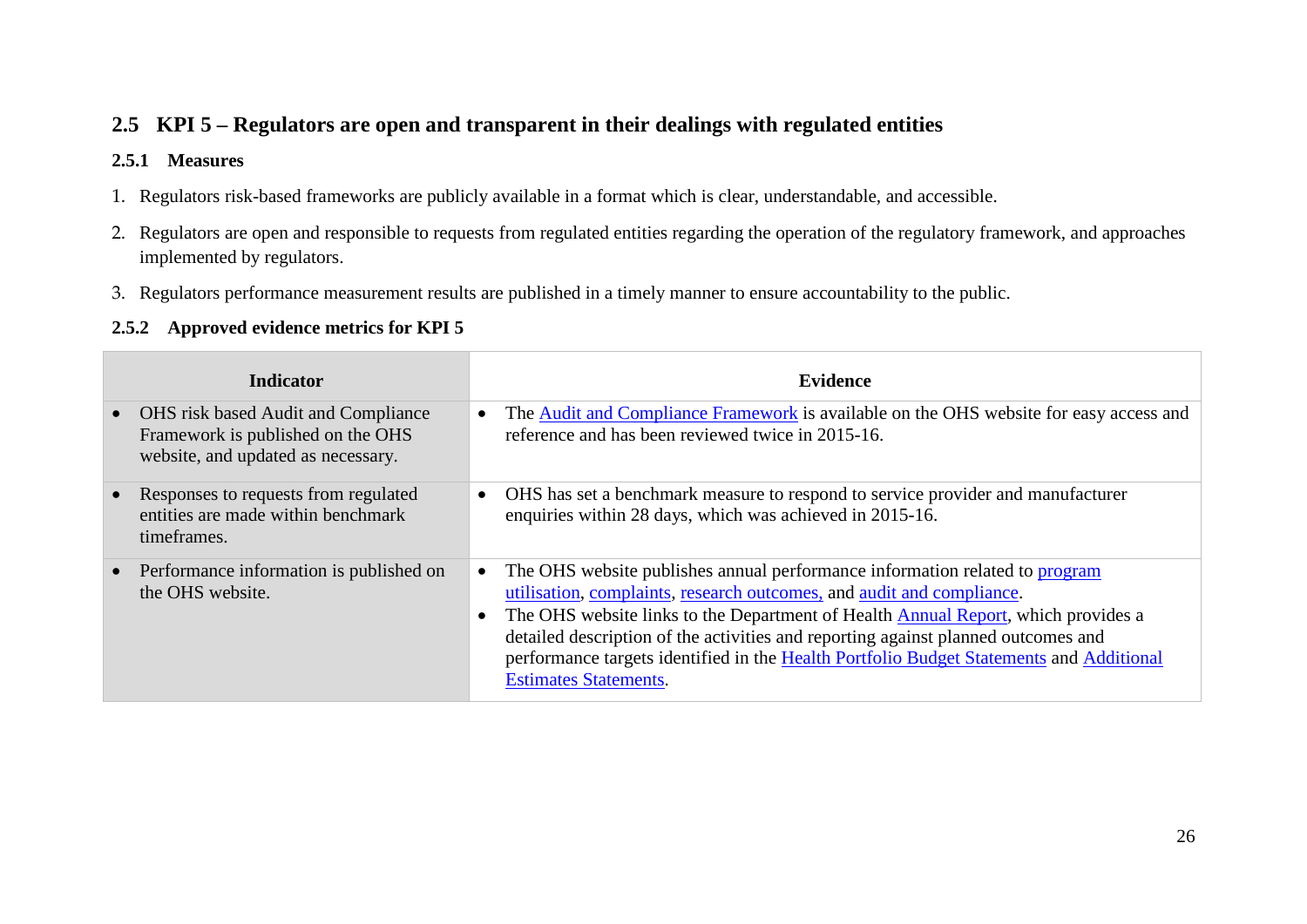#### **2.5.3 Case Study 5: Online Listing of Devices – Background**

From 20 June 2016, OHS enabled device manufacturers to list their own hearing devices on the HSO Portal (portal) as part of a streamlining measure. A precursor to this initiative was the work completed by OHS in consultation with device manufacturers in 2015-16 to identify further streamlining and administrative efficiencies in the way OHS administers the listing of hearing devices for supply under the program. Previously, manufacturers were required to submit a Letter of Conformity (application) to OHS stating:

- the name of the device as branded by the manufacturer;
- the type of device;
- the proposed tier of hearing devices on the Hearing Devices Schedule;
- that each function of the device listed by the manufacturer met the specifications set out in the Deed of Standing Offer; and
- whether the item was to be fully or partially subsidised by Government.

At the end of each month, OHS reviewed all applications, approved all devices that met the specifications, and registered them in the HSO database. Confirmation emails were then sent to the manufacturers, advising of the device approval and the assigned claiming codes. This process meant that manufacturers could wait for a month or longer for the approval and listing of their device, with flow-on delays in accessing the new technology by service providers and program clients.

<span id="page-26-0"></span>Prior to the roll-out of the portal listing feature, manufacturers were involved, informed, and trained in the change to portal self-listing. They were also involved in user testing. Manufacturers were sent links to relevant materials including a new Device Manufacturer User Guide and AUSkey Fact Sheet. All manufacturers were encouraged to become familiar with the portal by first reviewing currently listed devices, updating key details on the currently listed devices, and removing redundant ones.

Ongoing technical support was offered during the transition from the manual to the portal self-listing process and updates were provided as required. Manufacturers were invited to refer any queries to the generic program inbox and were also asked to provide feedback regarding the new process.

To ensure that devices provided by service providers to voucher clients continue to meet the minimum device specifications, OHS has implemented a post-listing audit process in lieu of the former pre-listing application process.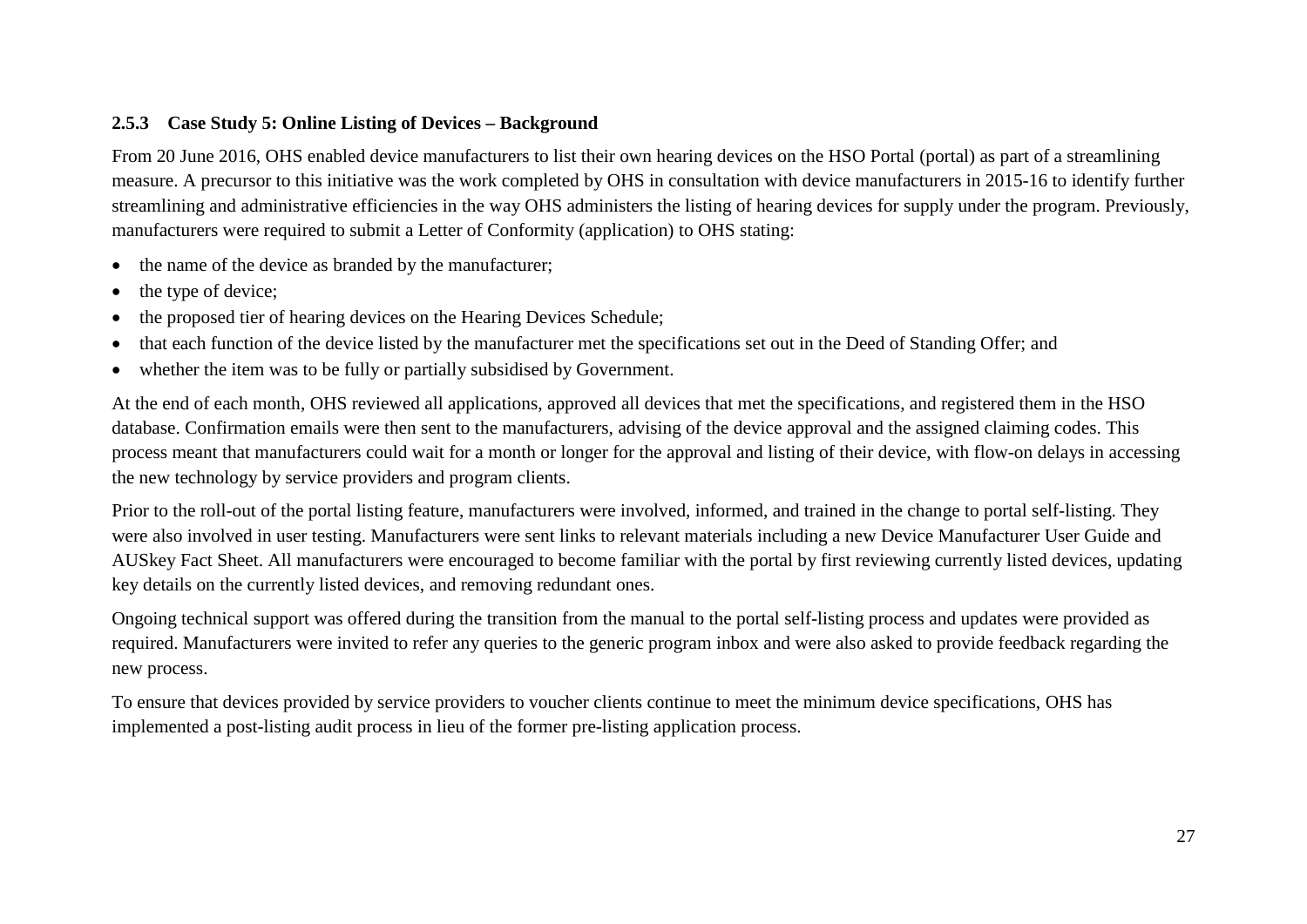The benefits to device manufacturers from this initiative include significant reductions in paperwork, same day device approval, and reduced wait times in bringing goods to market. Similarly, service providers are able to offer new devices more quickly and program clients are able to benefit sooner from access to new technology.

This enhancement to the portal has streamlined processes for manufacturers, so they can, in real time:

- register new devices, edit existing device details, withdraw devices from listing, and migrate devices from the partially subsidised to the fully subsidised [Device Schedule;](http://hearingservices.gov.au/wps/portal/hso/site/prof/deviceschedules)
- access contemporary schedules online rather than a monthly wait for updates; and
- view and update their own business information (e.g. contact details, business & postal address, trading names).

The feedback received from manufacturers has been universally positive.

#### **2.5.4 Self-assessed rating of performance against KPI 5 – 2015-16**

Information provided above provides evidence of very good performance against all agreed metrics under KPI 5, and hence, overall performance against KPI 5 is assessed as "Very Good".

| <b>Excellent</b>                                             | <b>Very Good</b>                                                                                                                               | Good                                                      | Fair                                                    | Poor                                                           |
|--------------------------------------------------------------|------------------------------------------------------------------------------------------------------------------------------------------------|-----------------------------------------------------------|---------------------------------------------------------|----------------------------------------------------------------|
| Strong performance against all<br>the measures under the KPI | Strong performance against<br>majority of the measures under<br>the KPI and no evidence of<br>negative/poor performance<br>against any measure | Average performance against<br>the measures under the KPI | Poor performance against some<br>measures under the KPI | Poor performance against most<br>of the measures under the KPI |

#### **2.5.5 Actions for improving performance against KPI 5**

<span id="page-27-1"></span><span id="page-27-0"></span>Updated Audit and Compliance Handbook, to improve service provider understanding of the requirements of the program, will be published in 2016-17.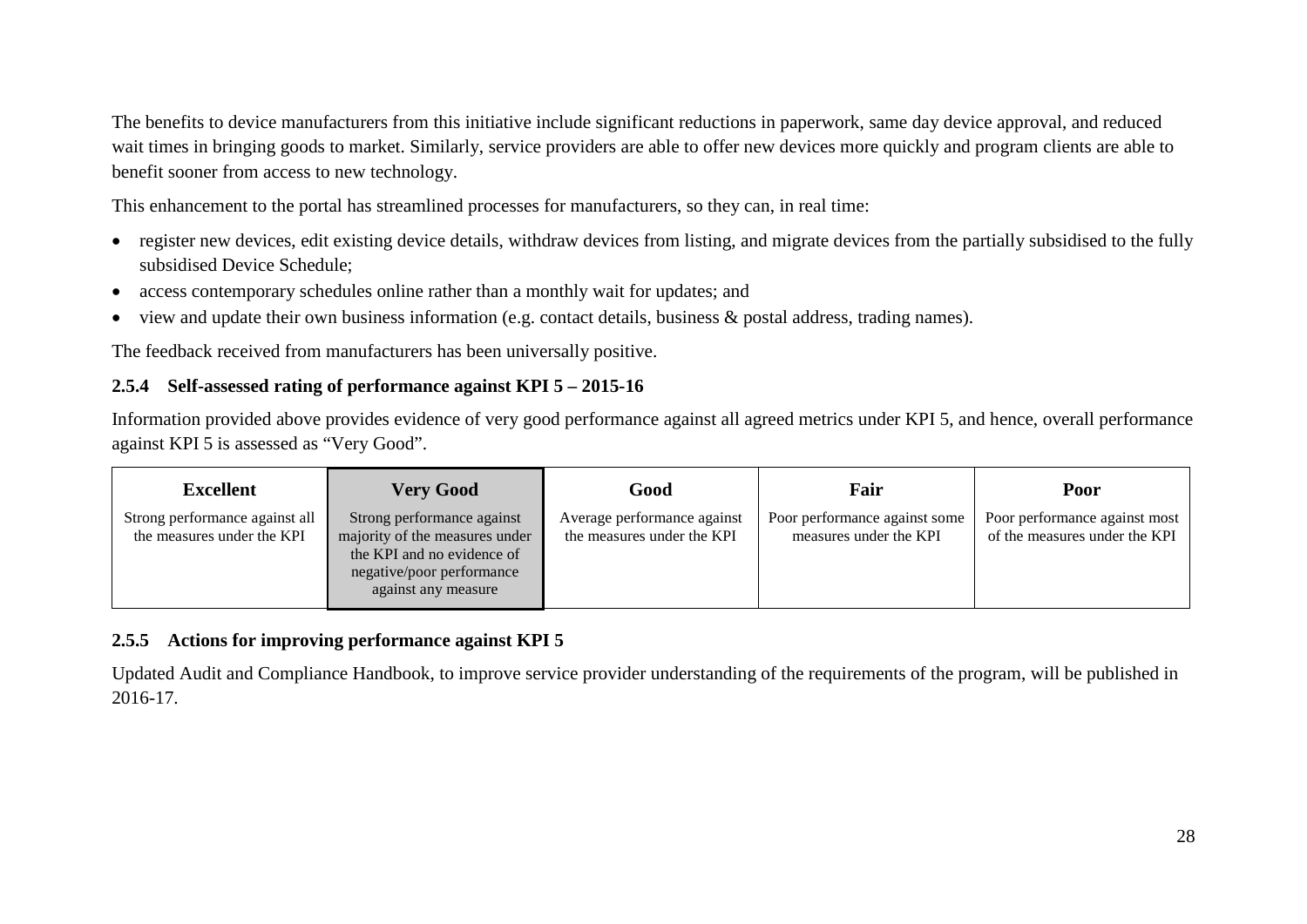## **2.6 KPI 6 – Regulators actively contribute to the continuous improvement of regulatory frameworks**

#### **2.6.1 Measures**

- 1. Regulators establish cooperative and collaborative relationships with stakeholders to promote trust and improve the efficiency and effectiveness of the regulatory framework.
- 2. Regulators engage stakeholders in the development of options to reduce compliance costs. This could include industry self-regulation, changes to the overarching regulatory framework, or other strategies to streamline monitoring and compliance approaches.
- 3. Regulators regularly share feedback from stakeholders and performance information (including from inspections) with policy departments to improve the operation of the regulatory framework and administrative processes.

#### <span id="page-28-2"></span><span id="page-28-1"></span><span id="page-28-0"></span>**Indicator Evidence** • OHS collaborates with stakeholders to improve program efficiency and effectiveness. • [Information sessions and workshops](http://www.hearingservices.gov.au/wps/portal/hso/site/about/national%20disability%20insurance%20scheme/!ut/p/a1/rZJLb4MwDMe_CjtwjGIo0PSI-mC0K2hatxUuVQivbBBoCdP49gtSr2OtNN9s2T___cAxPuJY0C9eUMkbQavRj53T7tl2DB_MHXkLN-C6wevTdmOZEAJ-xzGOmZCtLHFUdo3GGiEzIXVo-6TiTIeyqTMdaNL0KiiuYC3lHU14xeWgcdH1FypYpnWszOpsJLaMpzjKDGbnQEyUGnNAVmoBIolNkZMSurBgRqlhKYmRkgi_mAs3TTCRAvY1YaJFpDTMTyZZuY8Ly_DDtb8Gd-kdth7xTW9l45c7h5oGHuBu4PavNag1mpf9cl8oLJUl4iJv8PGme6lS_nE-x676hPH63xIf_-kV2romswF95kGAaEKGWVU8_ACXK5Z5/dl5/d5/L2dBISEvZ0FBIS9nQSEh/) were held in Sydney, Brisbane, Melbourne, Perth, and Adelaide on the implications of the NDIS on hearing services, including any potential impacts on Australian Hearing. • Stakeholder registration to attend NDIS workshops occurred online and included the opportunity for registrants to contribute ideas and raise concerns for consideration at the workshops. Through the workshops, participants were able to identify and discuss those [issues](http://www.hearingservices.gov.au/wps/portal/hso/site/about/national%20disability%20insurance%20scheme/summary_transition_planning_workshops/!ut/p/a1/vVJNc4IwEP0r9OCRyYKA4cj4VbTqdGpb4MKEiJIKCZLQyr83zHit1Uv3tjsv7-XtPpSgCCWcfLMDUUxwUvZ94qXLV9ezQrCX-GMzgyBYv78sZo4NG0CfKEEJ5apWBYoLKQwquMq5GkDdZiWjAyhElQ-AZKLVQ34lNnZMkoyVTHUG47JtCKe5IWmR92DZVhVpulTpsWT9i7QuCeeMH9If0RxlIWrZC9eU7VAMHsn9jGTm3veo6ViYmgT7vpnDyHaGQws7PmgnsXYCv1QAdxm9AQH3CrghEes_jFIbT4Jn37HCzTScQjCebxdzHNrziYveHjR1m3ALDxMu_lqDXqPdrMarg6YlqjAZ3wsU3XNWFN13Vq3Avk6nJNC56rN0Vij632DVVYWHnXncr9cmyXB3duOnC_RR7mA!/dl5/d5/L2dBISEvZ0FBIS9nQSEh/) that may affect the transition of program clients to the NDIS. • OHS consulted with the [SPCG](http://hearingservices.gov.au/wps/portal/hso/site/about/whoarewe/spcg/!ut/p/a1/lZFNU4MwEIb_ih44ZrKE7yPTD4RaGMeqwKUTUihoIWmb2vbfNzh6FGVv2Xmz--774BynOO_oZ7OlsuEd3fXv3F4vnixbD4Es3NdkDr4fvzxGc5NAAvgN5zhnnRSyxll95HeMd7LspAbiVOwapkHN21IDWvCTap5rTg_lWTWOgm37v4I1G5xRymzP8XRUQWUj07I9VBQbQAU1TOaZBnFKV5nJlBn4pXz4l9cBCVjfgoEVmfLgrIk79R88Uw-TWTgDfxKsosANSTC18PPIo4YHrmD0wOivGFSM5LCcLFX8gsoaNV3FcfpDBqdfZJSoed_vc1_R7YleJE5H4xVt6xpX9FHFMaKFe71Y2f0NxyntFg!!/dl5/d5/L2dBISEvZ0FBIS9nQSEh/) on the priorities of service providers in relation to updates/new functions for the HSO portal, user testing and updates to user guides, and other documentation.

#### **2.6.2 Approved evidence metrics for KPI 6**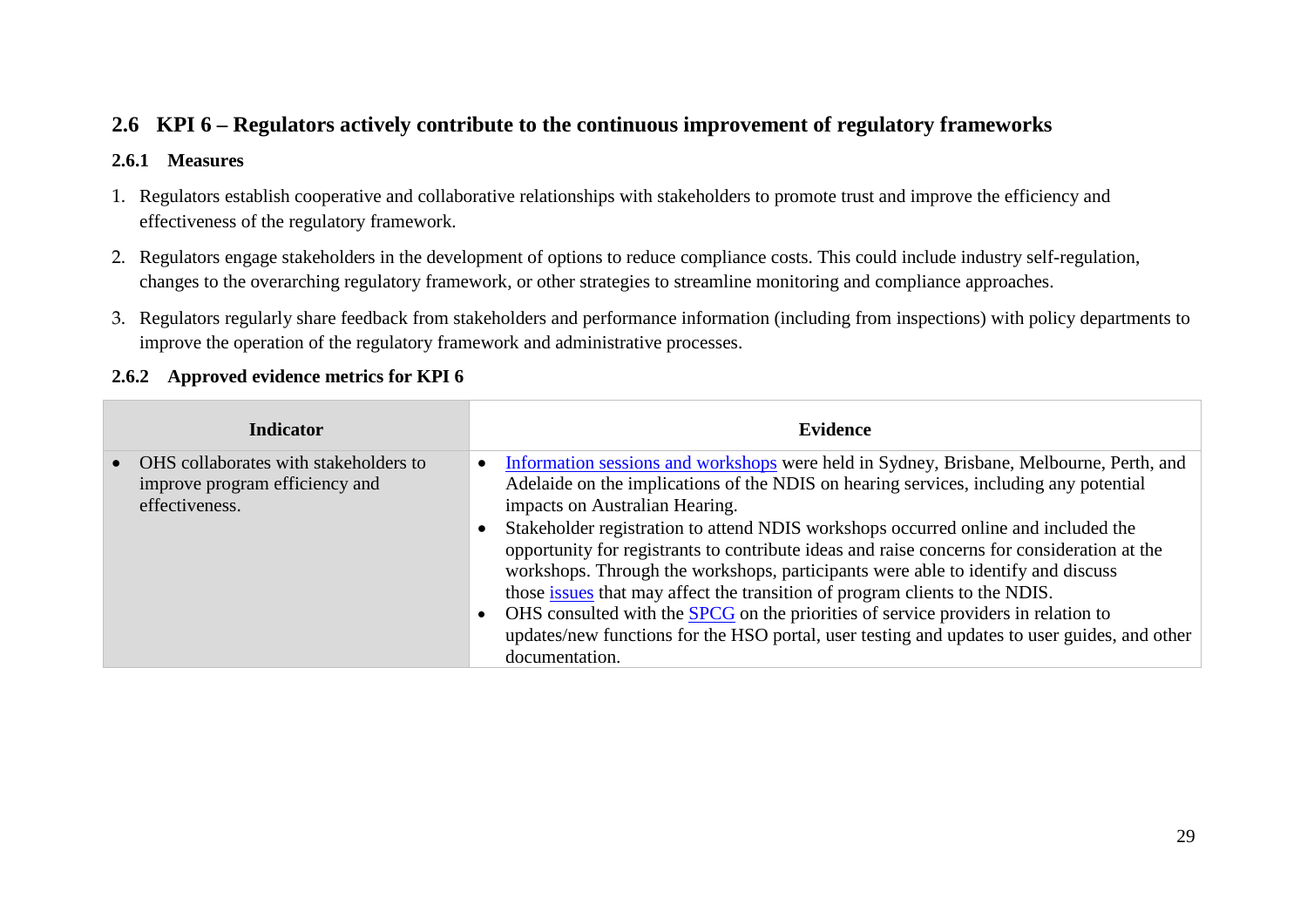| <b>Indicator</b>                                                                                       | <b>Evidence</b>                                                                                                                                                                                                                                                                                                                                                                                                                                                                                                                                                                                                            |
|--------------------------------------------------------------------------------------------------------|----------------------------------------------------------------------------------------------------------------------------------------------------------------------------------------------------------------------------------------------------------------------------------------------------------------------------------------------------------------------------------------------------------------------------------------------------------------------------------------------------------------------------------------------------------------------------------------------------------------------------|
| Stakeholders are given opportunities to<br>contribute to the reduction of compliance<br>costs.         | OHS consulted with the <b>SPCG</b> on the priorities for updates/new functions for the HSO<br>portal, including those that would increase service provider efficiency and reduce the costs<br>of participating in the program.<br>Service providers were consulted as part of costing the Electronic Signatures Policy and<br>device approval deregulation activities.<br>OHS funded the facilitation of meetings to develop a set of National Practice Standards and<br>Quality Principles which upon implementation will provide quality assurance and greater<br>capacity for self-regulation for the hearing industry. |
| Stakeholder feedback is disseminated<br>throughout OHS, the Department and<br>Government as necessary. | Fact sheets, power point presentations, and summary write ups of outcomes from NDIS<br>information sessions and workshops were published on the OHS website.<br>To support dissemination of information, NDIS information sessions and workshops<br>included participation by representatives of the National Disability Insurance Agency and<br>the Departments of Finance, Veterans' Affairs, and Social Services.                                                                                                                                                                                                       |

#### **2.6.3 Case Study 6: Development of the NDIS Transition Plan**

Full roll out of the NDIS will occur on 1 July 2019. At this time, contestability for the delivery of services under the Community Service Obligations (CSO) portion of the program will also occur. These changes require a review of current program arrangements, including its legislative framework.

<span id="page-29-0"></span>In mid-2015, OHS undertook to deliver information sessions to support the sector and relevant stakeholders to understand the implications for services providers in a CSO contestable market. This led to further consultation with industry representatives across Australia in September and October 2015 regarding program changes, including the impacts of the NDIS on Government funded hearing services delivery.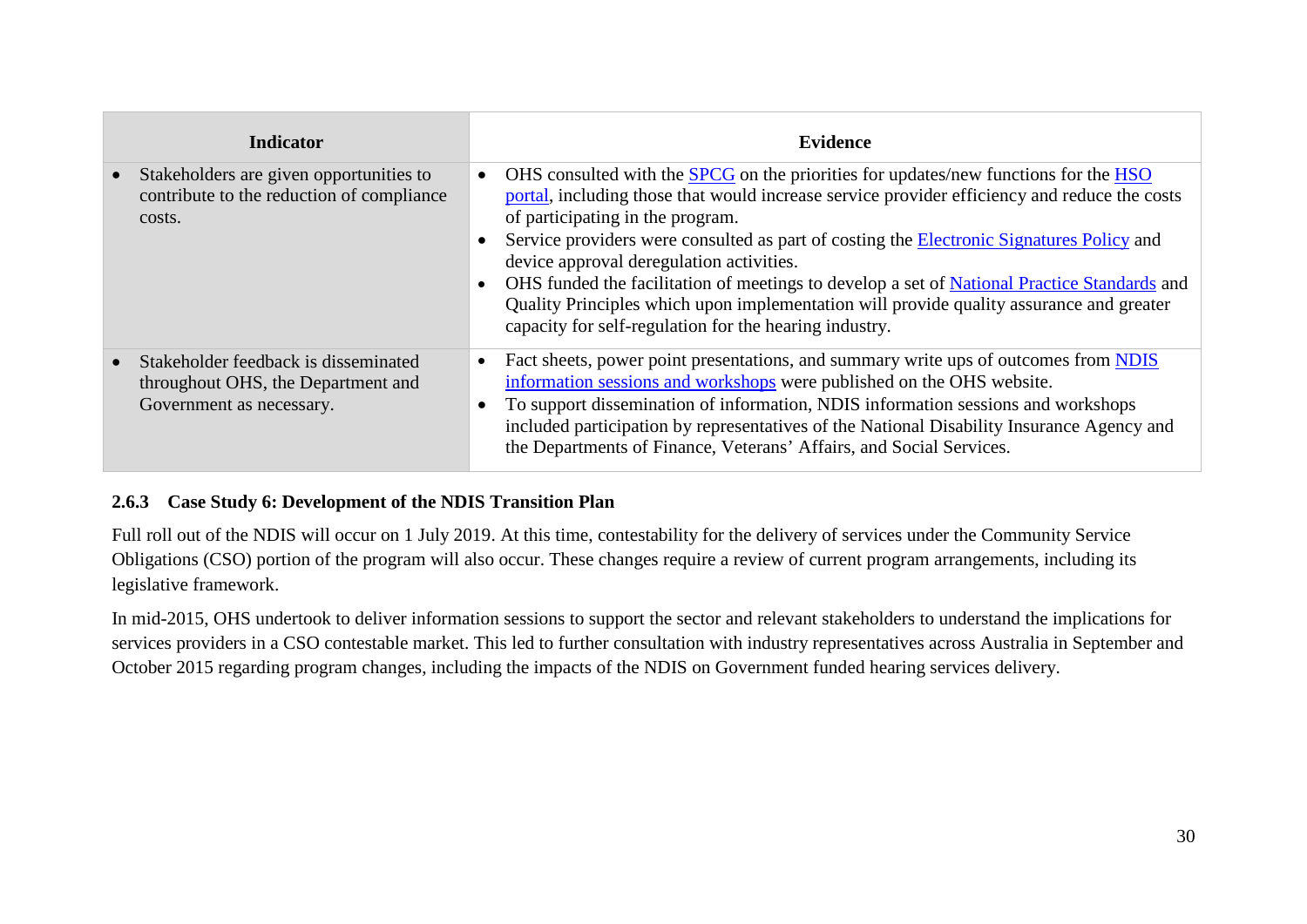As a result of these consultations, a high-level NDIS Transition Plan was developed for the program. The plan includes 11 work packages which outline each area of work to be completed to support a successful transition for program clients to the NDIS, while also supporting changes and reform within the program. The Transition Plan was published on the program website in February 2016. Review of and updates to the Transition Plan will occur through 2016-17.

#### **2.6.4 Analysis of evidence presented**

As detailed in the evidence provided above, OHS has demonstrated that it has:

- collaborated with stakeholders to improve program efficiency and effectiveness through such forums as the NDIS workshops on the transition of program clients and the HSO Portal release; and
- given stakeholders opportunities to contribute to the reduction of compliance costs, such as the reduced burden as a result of the HSO Portal and the implementation of the Electronic Signatures Policy.

Stakeholder feedback, such as the NDIS workshops feedback, was made publicly available on the OHS website.

#### **2.6.5 Self-assessed rating of performance against KPI 6 – 2015-16**

Information provided above provides evidence of very good performance against all agreed metrics under KPI 6, and hence, overall performance against KPI 6 is assessed as "Very Good".

<span id="page-30-1"></span><span id="page-30-0"></span>

| <b>Excellent</b>                                             | <b>Very Good</b>                                                                                                                               | Good                                                      | Fair                                                    | Poor                                                           |
|--------------------------------------------------------------|------------------------------------------------------------------------------------------------------------------------------------------------|-----------------------------------------------------------|---------------------------------------------------------|----------------------------------------------------------------|
| Strong performance against all<br>the measures under the KPI | Strong performance against<br>majority of the measures under<br>the KPI and no evidence of<br>negative/poor performance<br>against any measure | Average performance against<br>the measures under the KPI | Poor performance against some<br>measures under the KPI | Poor performance against most<br>of the measures under the KPI |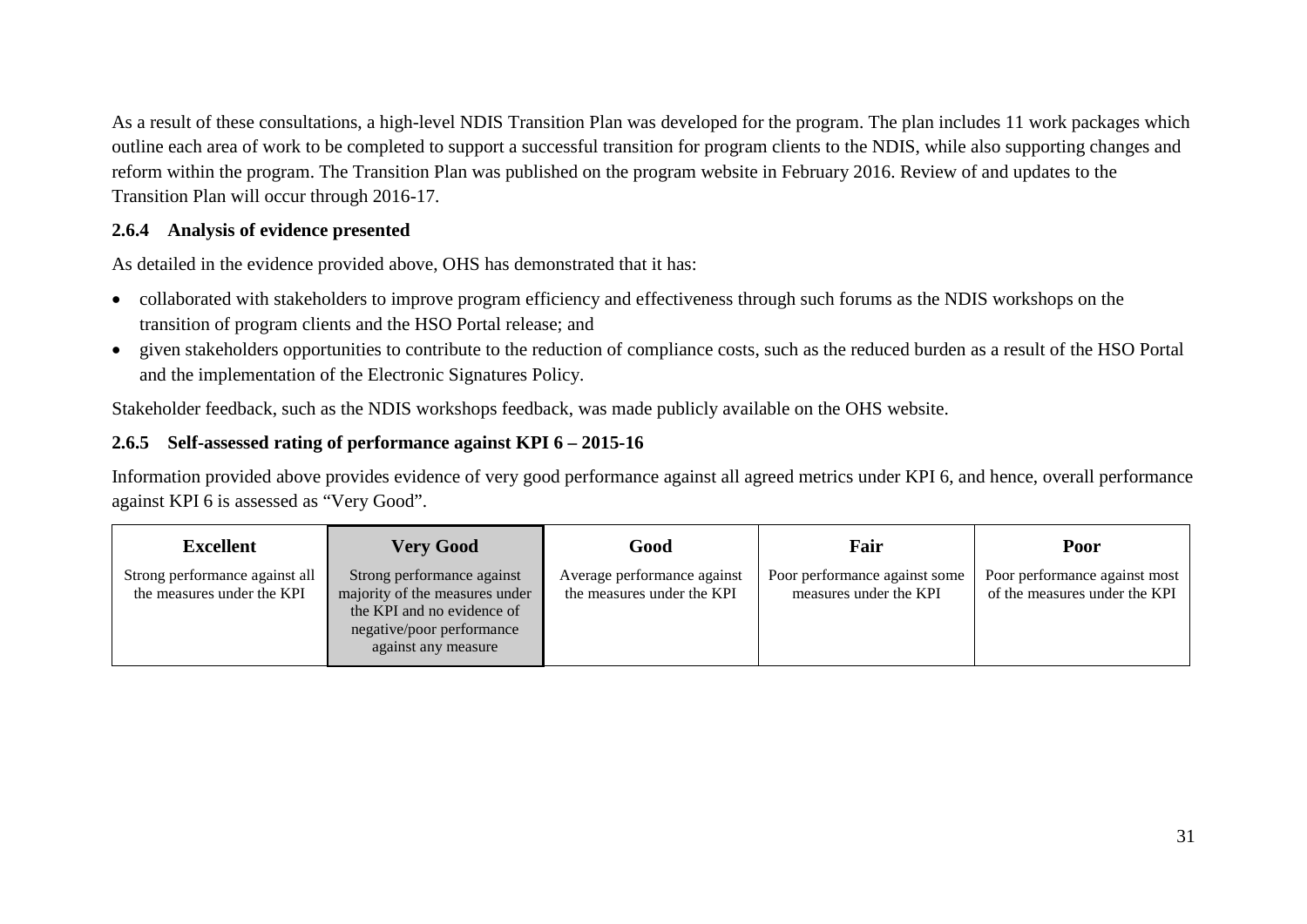#### **2.6.6 Actions for improving performance against KPI 6**

It was clear from the NDIS workshop information sessions that stakeholders had various concerns about changes to the existing system and what these will mean for the experience and services provided to program clients, particularly for infants and young children. Concerns and issues raised by stakeholders to be considered in transition planning can be summarised in the following key themes:

- maintaining current speed of access to paediatric services and the quality of those services, including appropriately trained and qualified clinical staff;
- monitoring the application of the NDIS access criteria and provision for any program clients who may be ineligible for the NDIS;
- ensuring that NDIA planners have appropriate information about reasonable and necessary supports for hearing loss;
- maintaining a national clinical data collection for all clients receiving government funded hearing services;
- ensuring that any new arrangements continue to provide for the monitoring of children at risk of permanent hearing loss;
- maintaining access to expert advice on the appropriateness of hearing equipment in schools;
- preserving access to services for clients in rural and remote areas; and
- ensuring that there is active engagement with key stakeholders.

<span id="page-31-0"></span>The issues and questions raised in the information sessions need to be worked through in detail. All issues raised by stakeholders have been captured in the NDIS Transition Plan and will continue to be worked through until mid-2019.

OHS will continue to update the website and provide opportunities to receive input regarding NDIS transition.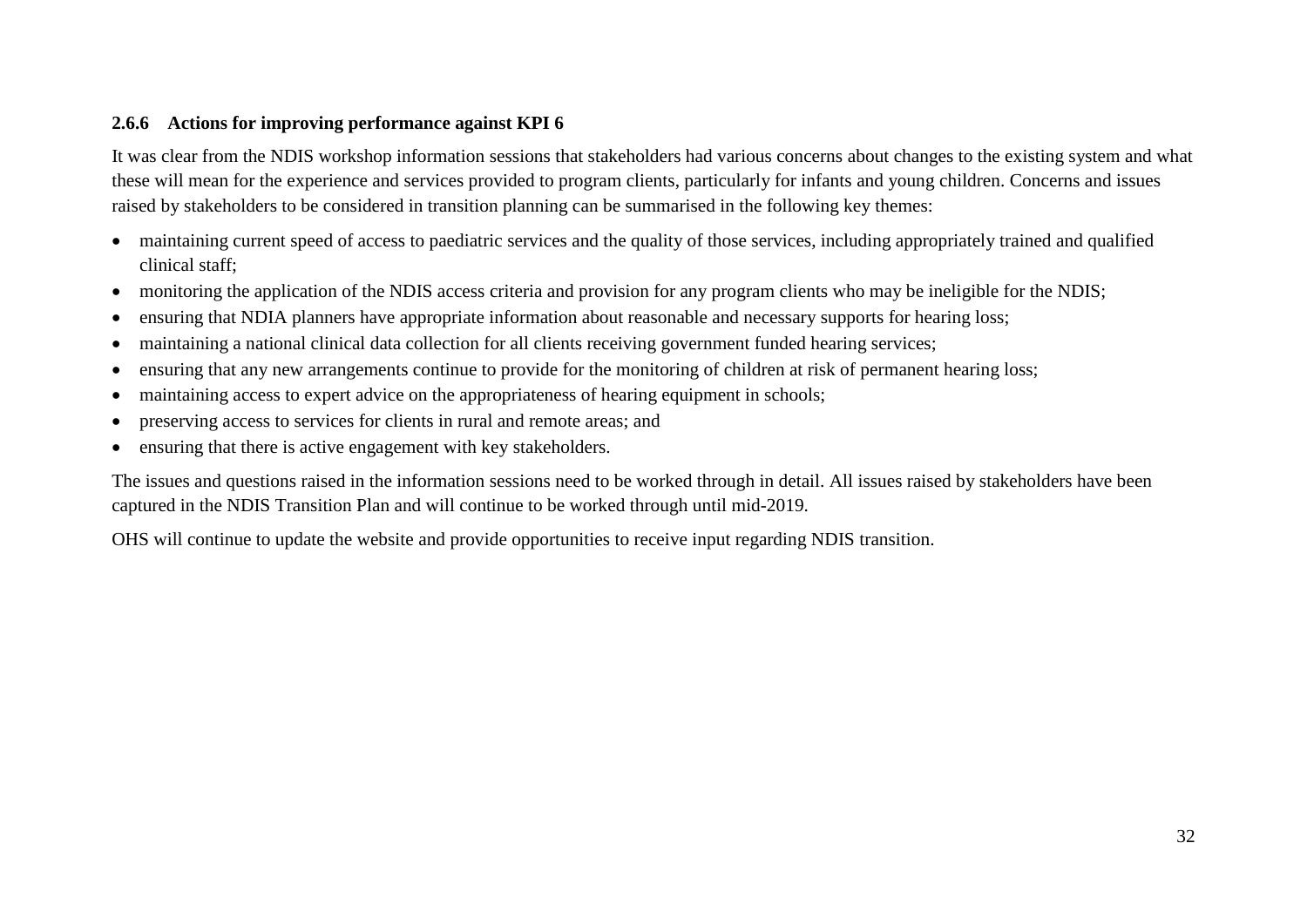## **3 Overall Assessment**

## **3.1 Overall analysis of evidence**

In summary, OHS's major achievements for in 2015-16 were:

- KPI 1 Service Delivery Framework development in partnership with the hearing sector.
- KPI 2 HSO Portal stakeholder participation in user acceptance testing.
- KPI 3 Audit and Compliance Framework risk based approach.
- KPI 4 Development of a Stakeholder Engagement Plan, informed by stakeholder feedback.
- KPI 5 Online listing of devices by manufacturers on the HSO Portal.
- KPI 6 Development of the NDIS Transition Plan, informed by stakeholder feedback.

## **3.2 Overall self-assessed rating of performance against all KPIs – 2015-16**

Overall, evidence provided against each of the KPIs has been self-assessed as "Very Good", with some areas for ongoing performance improvement identified.

<span id="page-32-2"></span><span id="page-32-1"></span><span id="page-32-0"></span>

| <b>Excellent</b>                           | <b>Very Good</b>                                                                                                      | Good                                    | Fair                                  | Poor                                         |
|--------------------------------------------|-----------------------------------------------------------------------------------------------------------------------|-----------------------------------------|---------------------------------------|----------------------------------------------|
| Strong performance against<br>all the KPIs | Strong performance against<br>majority of the KPIs and no<br>evidence of negative/poor<br>performance against any KPI | Average performance against<br>the KPIs | Poor performance against<br>some KPIs | Poor performance against<br>most of the KPIs |